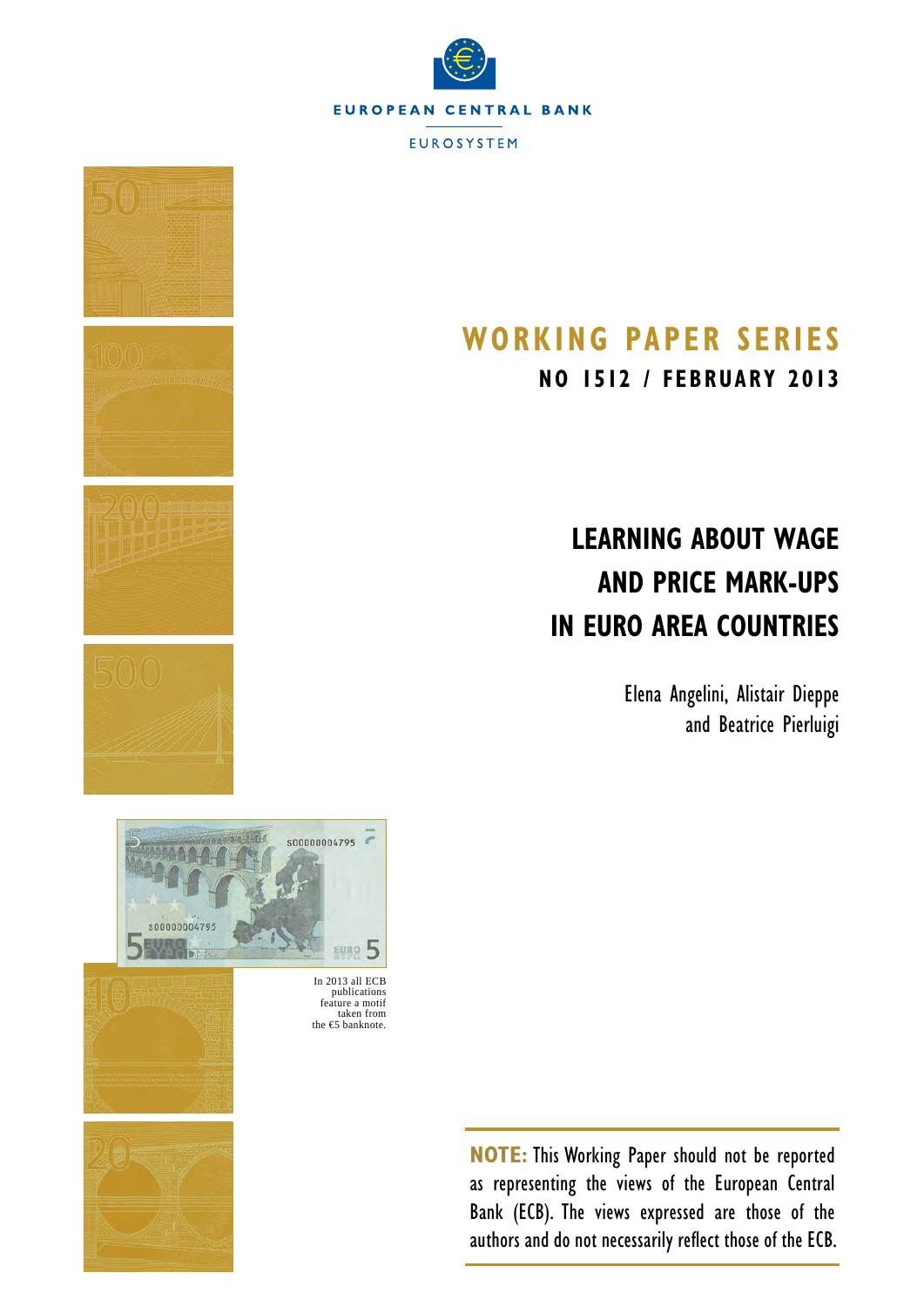#### **Acknowledgements**

Without implicating them, we would like to thank Michele Ca' Zorzi, Neale Kennedy, Geoff Kenny, Dora Kosma, Frank Smets and an anonymous referee for comments on previous versions of the paper. The views expressed in this paper are those of the authors and they do not necessarily coincide with those of the European Central Bank.

#### **Elena Angelini**

**Alistair Dieppe**

[European Central Bank](http://www.ecb.europa.eu/home/html/index.en.html); e-mail: [elena.angelini@ecb.europa.eu](mailto:elena.angelini%40ecb.europa.eu?subject=)

[European Central Bank](http://www.ecb.europa.eu/home/html/index.en.html); e-mail: [alistair.dieppe@ecb.europa.eu](mailto:alistair.dieppe%40ecb.europa.eu?subject=)

### **Beatrice Pierluigi**

[European Central Bank](http://www.ecb.europa.eu/home/html/index.en.html); e-mail: [beatrice.pierluigi@ecb.europa.eu](mailto:beatrice.pierluigi%40ecb.europa.eu?subject=)

#### **© European Central Bank, 2013**

| <b>Address</b>        | Kaiserstrasse 29, 60311 Frankfurt am Main, Germany  |
|-----------------------|-----------------------------------------------------|
| <b>Postal address</b> | Postfach 16 03 19, 60066 Frankfurt am Main, Germany |
| <b>Telephone</b>      | $+496913440$                                        |
| <b>Internet</b>       | http://www.ecb.europa.eu                            |
| Fax                   | $+496913446000$                                     |
|                       |                                                     |

All rights reserved.

| ISSN            | 1725-2806 (online)           |
|-----------------|------------------------------|
| EU Catalogue No | $QB-AR-13-009-EN-N$ (online) |

Any reproduction, publication and reprint in the form of a different publication, whether printed or produced electronically, in whole or in part, is permitted only with the explicit written authorisation of the ECB or the authors.

This paper can be downloaded without charge from http://www.ecb.europa.eu or from the Social Science Research Network electronic library at http://ssrn.com/abstract\_id=2213333.

Information on all of the papers published in the ECB Working Paper Series can be found on the ECB's website, [http://www.ecb.](http://www.ecb.europa.eu/pub/scientific/wps/date/html/index.en.html) [europa.eu/pub/scientific/wps/date/html/index.en.html](http://www.ecb.europa.eu/pub/scientific/wps/date/html/index.en.html)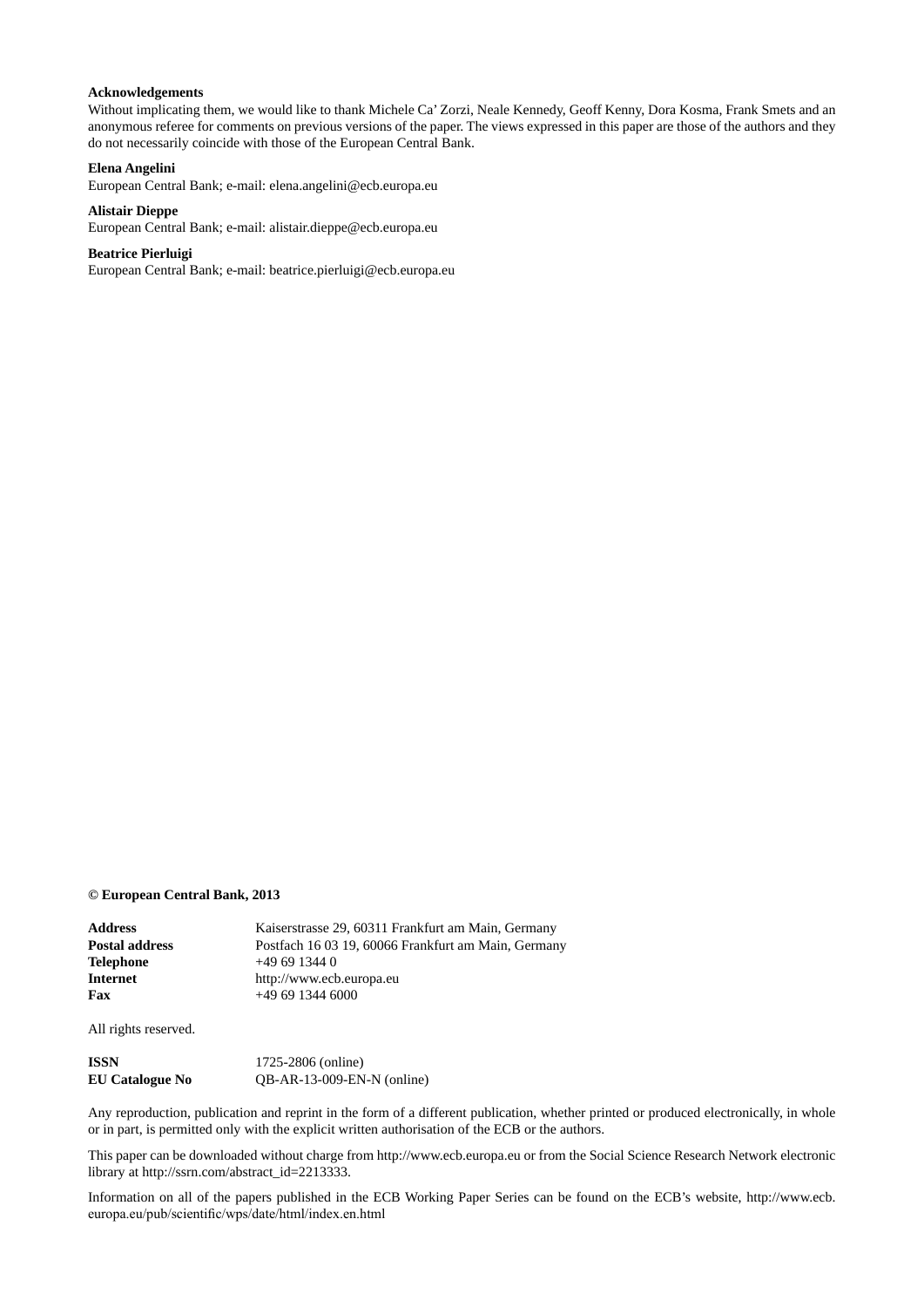**Abstract:** *In this paper we show that higher flexibility, measured by lower wage and price mark-ups leads to reduced inflationary pressures, increase in competitiveness, and higher output. A rational expectation and a learning version of the ECB's New Multi-Country Model are used to understand plausible dynamics of labour cost and price adjustments. In the rational expectation version of the model gains are quicker but more short-lived than in a learning environment. We argu[e](#page-2-0) that a rational expectation model appears appropriate to describe the abrupt wage adjustment which took place in the Baltic States. By contrast, a learning model appears better suited to capture the gradual wage adjustment of Germany during the 2000s and the one that started in Spain and Italy after the 2008-09 crisis. In fact, in view of implementation lags and the need to change institutions, in the above countries the adjustment should be expected to deliver output gains less quickly than in the Baltic States. In this paper we use the linked version of the model to evaluate the aggregate impact of the imposed shocks as well as possible spillover effects within the euro area. All in all, spillover effects are relatively small.*

**Key words:** unit labour costs, competitiveness, price and wage mark-ups, nominal adjustment in a Monetary Union, rational and learning expectations.

<span id="page-2-0"></span>**JEL Classification:** E24, E27, E30, E37, J30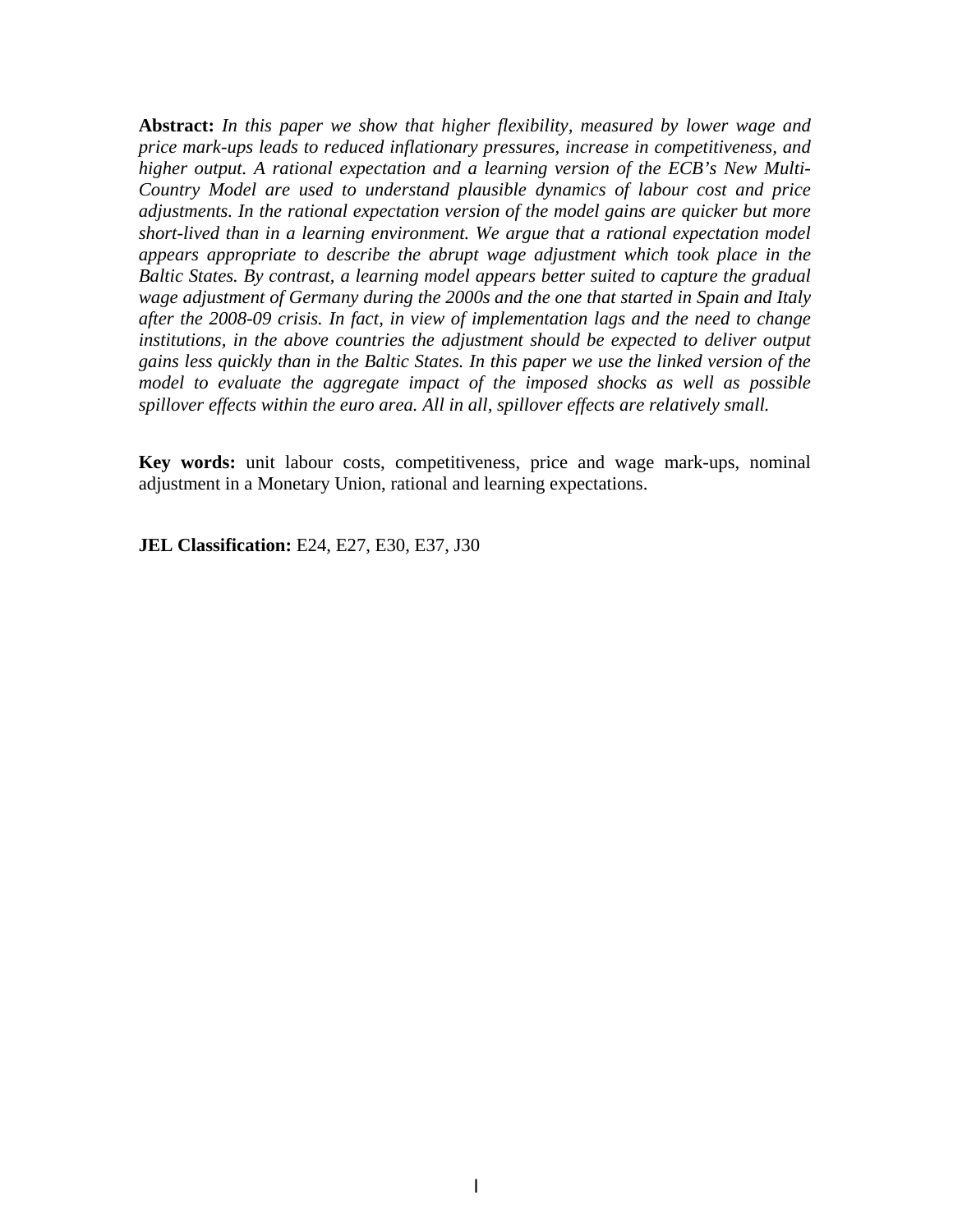*"...competitiveness is not about becoming richer at the expense of others – the infamous beggar-thy-neighbour doctrine. Competitiveness is about individual and collective health, with the two of them being mutually reinforcing" Jean-Claude Trichet, lecture at the University of Liège, 23 February 2011.[1](#page-3-0)*

### **Non-technical summary**

There are many dimensions of competitiveness, related to price and non price factors. The focus of this paper is on a narrow, but equally useful, measure of competitiveness which refers to unit labour costs. Nominal ULCs are a frequently used measure of cost competitiveness of a country, they measure the nominal cost of labour per unit of output, in doing so they weight the labour cost born by the firm by a measure of efficiency, which is average productivity. For a given period, developments in nominal ULCs provide an indication of the extent an economy can effectively compete in terms of labour costs with other countries that have the same currency.

Euro area countries have witnessed growing labour cost differentials since the inception of EMU. Between 1999 and 2007 a clear dichotomy between countries with very low and very high labour cost growth emerged, with Germany, Austria and Finland belonging to the first group and Ireland, Greece, Spain, Portugal and Italy belonging to the second group. The accumulation of relative losses in competitiveness had different causes and in the catching-up countries this might have been explained by Balassa-Samuelson effects. However, by mid 2000s it started to become clear that strong inflationary domestic demand growth was not sustained by adequate supply-side improvements and a correction has become inevitable. Correcting competitiveness losses within a monetary union can be achieved through lower unit labour cost (ULC) increases relative to the average of the Union. However, the lack of flexible wages and prices might hinder a smooth and speedy adjustment and lead to a protracted and painful adjustment in output and employment. The 2008-09 recession has triggered a downward adjustment of relative ULC in the countries which overshot the euro area, the adjustment has been so far relatively modest compared to the previously accumulated competitiveness loss and at the same time very painful, in terms of employment losses.

This paper reviews developments in ULC with a particular focus on the countries that overshot the euro area average by a large amount in the period preceding the 2008-09 crisis. It shows that the correction has been partial so far, very different across countries and that a significant "competitiveness gap" still needs to be filled. To make the downward adjustment of ULC and the improvement in competitiveness persistent, a large number of policy papers suggest that reforms should be targeted at increasing wage and price flexibility, reducing protection and rent seeking behaviour, increasing competition in sheltered sectors, and dismantling red tapes. While there is no doubt that this list of reforms will be growth enhancing in the medium to long term, structural reforms take a lot of time to show up in the data and there is no clear cut analysis on their short-term

 $\overline{a}$ 

<span id="page-3-0"></span><sup>1</sup> http://www.ecb.europa.eu/press/key/date/2011/html/sp110223.en.html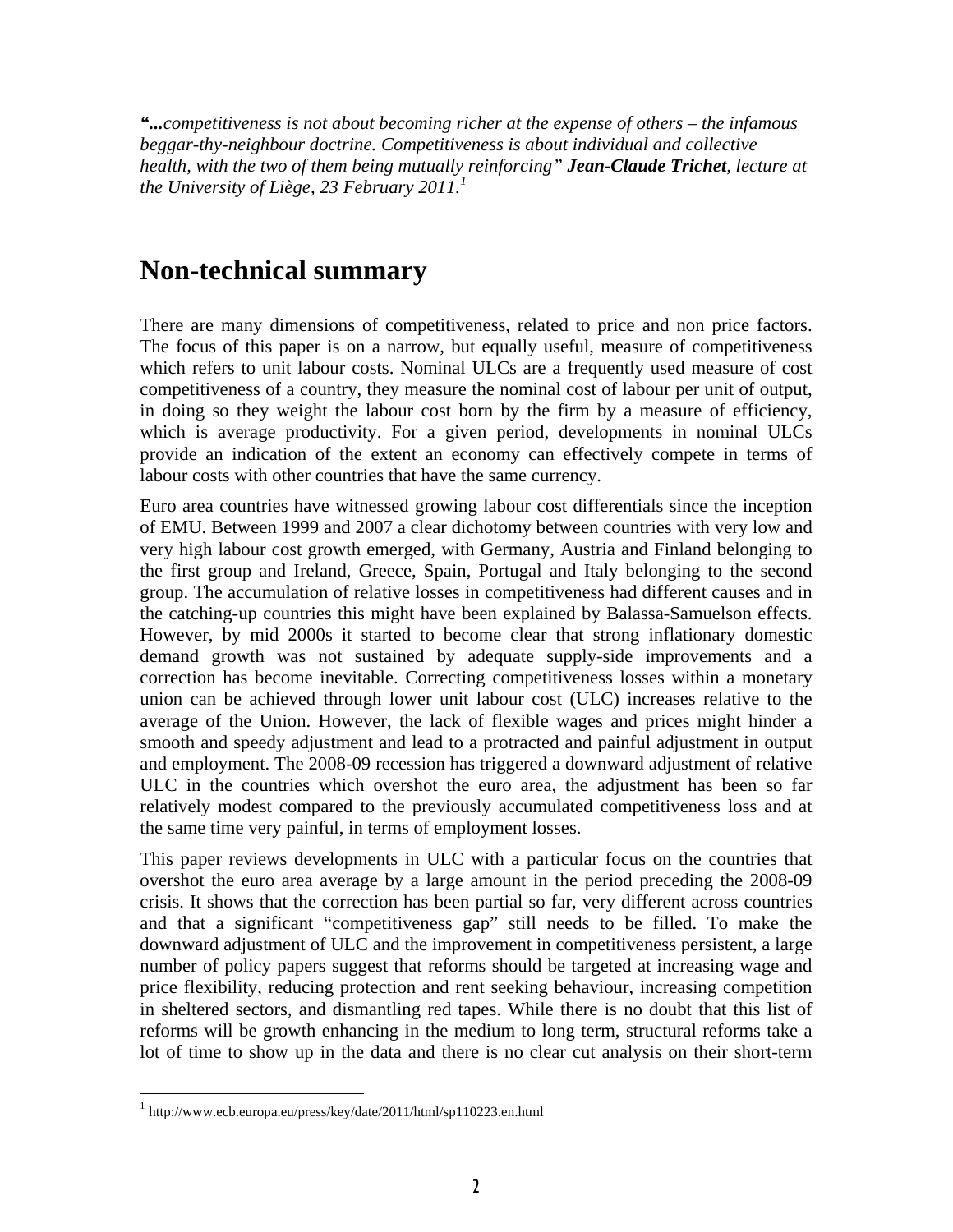impact. An important issue related to the presence of delays in the adjustment process is related to the implementation phase and its lags. To better capture this problem, and understand plausible dynamics of competitiveness adjustments, we use the ECB's New Multi-Country Model (NMCM) under rational and learning expectations to simulate different scenarios.

The NMCM is one of the main models used at the ECB in the context of the Eurosystem macroeconomic projections for forecasting and policy analysis. The model can be run under rational or learning expectations. Under rational expectation any shock is fully anticipated by agents, which react immediately. By contrast under learning expectations agents adapt gradually to changing conditions over time.

We argue that a rational expectation model appears appropriate to describe the abrupt wage adjustment which took place in the Baltic States. By contrast, a learning model appears better suited to capture the gradual wage adjustment of Germany during the 2000s and the one that started in Spain and Italy between 2008 and 2012. In fact, in view of implementation lags and the need to change institutions, in the latter two countries the adjustment in wages should not be expected to come abruptly and to deliver output gains as quick as observed in the Baltic States.

In more detail, a gradual and sustained adjustment of the wage mark-up which mimics that of Germany is simulated with the Spanish and Italian country blocks of the NMCM. The results show that there are gains in exports, employment and GDP and that they are higher in Spain than in Italy mainly because the former country is characterised by higher labour demand elasticity to a change in wages than the second country as well as a higher openness.

Given implementation lags needed to change institutions and habits, in Spain and Italy an abrupt wage adjustment in the private sector is not likely to occur. Instead an abrupt wage adjustment could take place by a cut in public wages. To understand the implications of this latter scenario the learning environment continues to be more appropriate in these two countries, given the fact that spillovers from the public sector to the rest of the economy take time to materialise. The simulations suggest that an abrupt adjustment of wages brought about by e.g. a cut in public wages could bring about more benefit in terms of GDP and employment over a five period horizon than a gradual adjustment.

A second set of simulations show that a gradual reduction in the price mark-up has very similar effects to a gradual reduction of the wage mark-up. Like in the adjustment of the wage mark-up, Spain benefits more than Italy from a downward adjustment of prices in view of the larger openness of the former economy.

The model also allows us to evaluate the aggregate impact of the imposed shocks as well as possible spillover effects within the euro area. Spillovers are generally very small and the aggregate impact of the competitiveness adjustment is positive in the sense that it triggers a reduction of the competitiveness and current account divergences across euro area countries.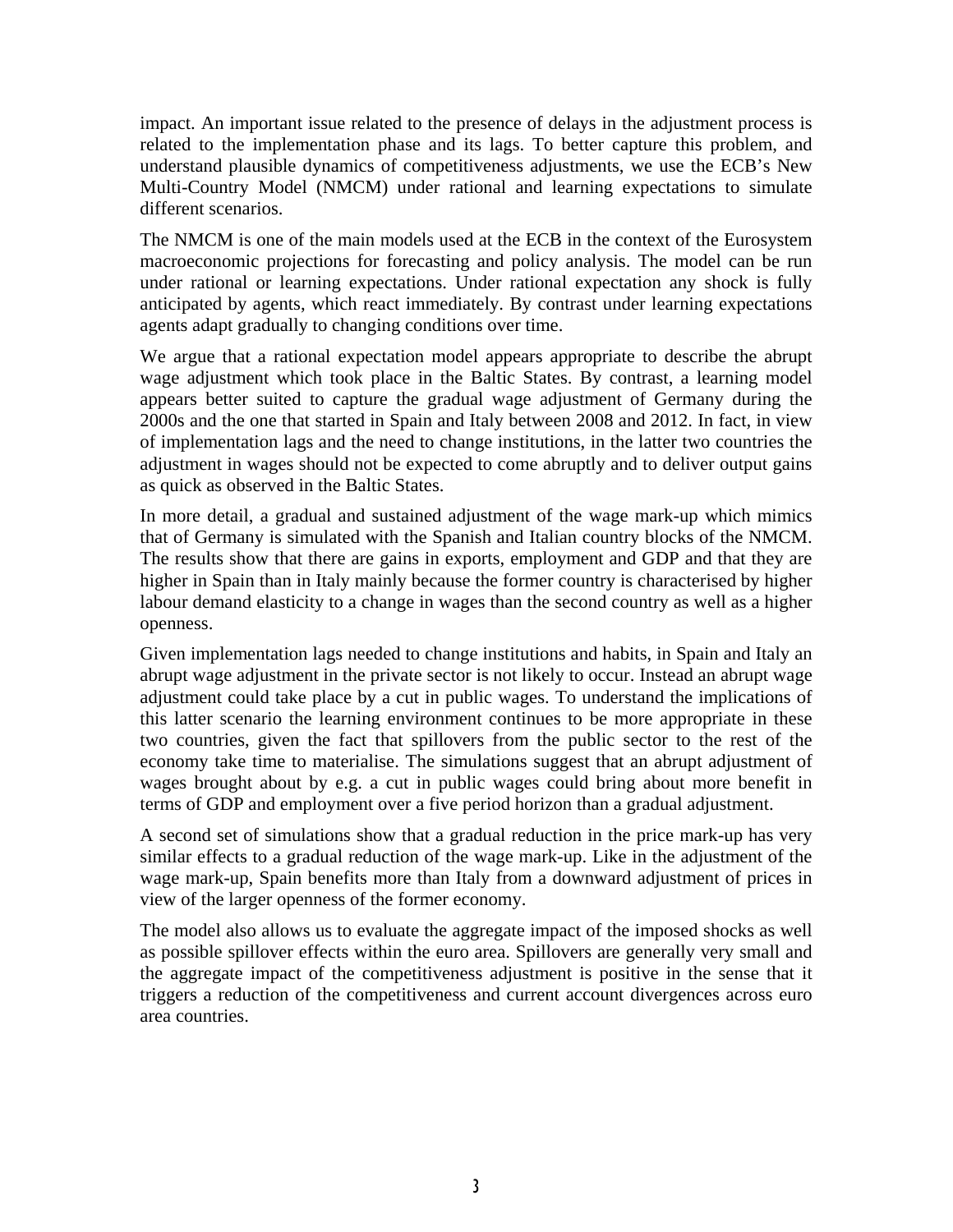### **1. Introduction**

While there are many dimensions of competitiveness, related to price and non price factors, the focus of this paper is on a narrow, but equally useful, measure of competitiveness which refers to unit labour costs. Nominal ULCs are a frequently used measure of cost competitiveness of a country, they measure the nominal cost of labour per unit of output. In doing so, they weight the labour cost born by the firm by a measure of efficiency: average productivity. For a given period, developments in nominal ULCs provide an indication of the extent an economy can effectively compete in terms of labour costs with other countries that have the same currency. For countries not sharing the same currency, or not linked with a fixed exchange rate, competitiveness is also affected by changes in the nominal exchange rate.

Euro area countries have witnessed growing labour cost differentials since the inception of EMU. Between 1999 and 2008 a clear dichotomy between countries with very low and very high labour cost growth emerged, with Germany, Austria and Finland belonging to the first group and Ireland, Greece, Spain, Portugal and Italy belonging to the second group. The accumulation of relative losses in competitiveness and the build-up of domestic imbalances need at some point to be corrected. In the absence of exchange rate policies, the correction within a monetary union - when controlling for growth convergence in catching-up countries - can be achieved through lower unit labour cost increases relative to the average of the Union. The existing literature shows that in an environment of flexible wages and prices, this adjustment could proceed smoothly without significant losses in output and employment. However, if the economy concerned suffers from structural rigidities in product and labour markets, a more protracted and painful adjustment in output and especially employment might take place (European Commission, 2008).

This paper reviews developments in ULCs with a particular focus on countries that overshot the euro area average by a significant amount in the period preceding the 2009 crisis. It shows that the correction has been partial so far and very different across countries. To make the downward adjustment of ULC and the improvement in competitiveness persistent, there is a large number of policy papers suggesting that reforms should be targeted at increasing wage and price flexibility, reducing protection and rent seeking behaviour, increasing competition in sheltered sectors, and dismantling red tapes (European Commission, 2008, 2009). While there is no doubt that this list of reforms will be growth enhancing in the medium to long term, structural reforms take a lot of time to show up in the data (Barnes et al., 2011). The problem of having delays in the observed macroeconomic impact is due to the presence of lags in the implementation phase.

When modelling the impact of reforms it is important that implementation lags and habit formation are taken into account to properly capture the most likely outcome. The model used in this paper – the New Multi-Country Model (NMCM) (see Dieppe et al, 2011 and 2012) – allows to distinguish between different environments in which a mark-up shock could take place and to take into consideration the issue of implementation lags.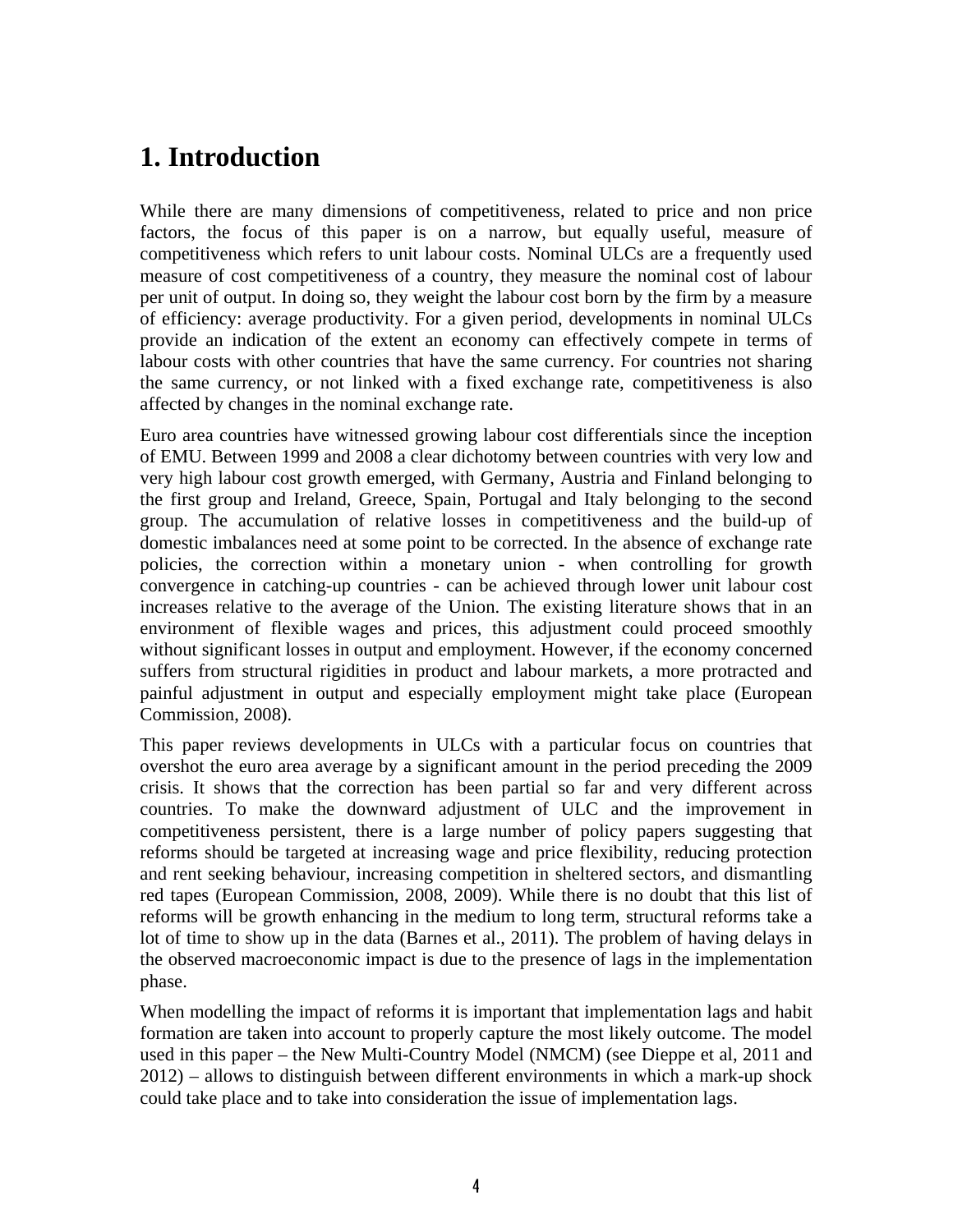A few features of this paper represent a novelty with respect to the still scarce existing literature on competitiveness adjustment within a Monetary Union.

On the modelling side the NMCM appears particularly suited to analyse the effects of competitiveness adjustments as it links all major euro area countries via a single monetary policy; it has been estimated and not calibrated and can be used under rational or learning expectations and therefore capture changes in agents' behaviour which can occur immediately or take time to materialise.

On the specific simulations carried out, the paper assesses: (i) the plausibility of the impact of a mark-up shock in a learning environment versus a rational expectation environment; (ii) the effects of an abrupt versus gradual adjustment of mark-ups; (iii) the externalities emanating via a contemporaneous reduction in mark-ups in Italy and Spain vis-à-vis the rest of the euro area.

The remainder of the paper is structured as follows. Section 2 provides an overview of the existing literature on competitiveness adjustment in a monetary union and the role of adjusting price and wage mark-ups. Section 3 reviews ULC and mark-up developments across euro area countries. Section 4 describes the key features of the NMCM. Section 5 shows the results of wage and price mark-up simulations. Section 6 shows the spillover effects to other countries. Section 7 reports on the sources of uncertainties surrounding the results and Section 8 concludes.

### **2. Overview of the literature**

Adjusting competitiveness inside a monetary union has been a largely covered topic before and immediately after the creation of EMU. In the expansionary period that led to the 2008-09 crisis the question has been somewhat less popular perhaps as a reflection of the fact that the so called "great moderation period" was hiding the accumulation of imbalances in a number of countries. More recently, with the 2008-09 crisis, there has been a renewed interest in the issue of competitiveness adjustment (see for example European Commission, 2010, Jaumotte and Sodsriwiboon, 2010, Ruscher and Wolff 2009, Dieppe et al. 2012).

The topic of competitiveness adjustment is intrinsically related to the literature of adjustment within a currency union which finds its starting point back in the 1950s. Friedman in 1953 argued that countries giving up flexible exchange rates would find it difficult to adjust to country-specific shocks in the absence of high price and wage flexibility. Following up on this analysis, Mundell (1961) added that members of a monetary union could still adjust to country-specific shocks without relying on price and wage flexibility if inside the union the degree of capital and labour mobility is high. Later in the 1960s fiscal policy was brought into the picture and McKinnon (1963) and Kenen (1969) showed that fiscal stabilisers could help to cushion the impact of country-specific shocks.

These early works were taken up in the 1990s in the discussion about the ex-ante optimality of EMU and the predominant view was that labour mobility was too low and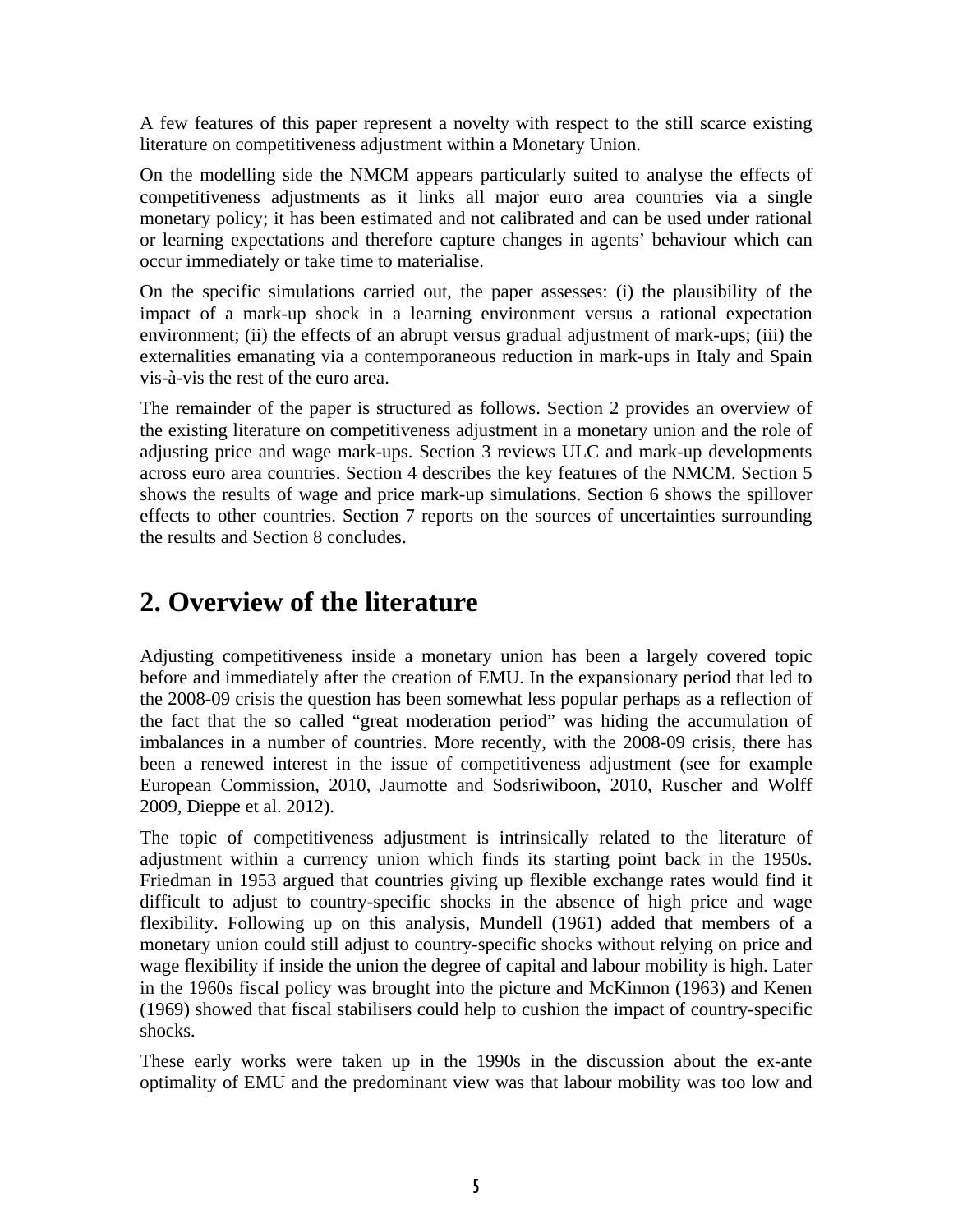prices and wages too rigid to allow for a sufficient degree of adjustment to countryspecific shocks within EMU (Eichengreen, 1993, Decressin and Fatas, 1995).

The corresponding discussion in the 1990s was on the ex-post optimality of EMU. In particular, while it proved to be very difficult to oppose arguments against sceptical views on the ex-ante optimality of EMU, the focus started to be on how different mechanisms could work to enhance the optimality of the union once the single currency was a reality. Two of these mechanisms were: (1) to foster intra-area trade (Frankel and Rose, 1997); and (2) to increase political national responsibility by stepping up the pace of structural reforms in response to the irrevocable fixing of the exchange rate (Pissarides, 1997; Buti and Sapir, 1998). As to the latter mechanism, the 2009 crisis has found many countries totally unprepared to adjust both to the world trade shock and to imbalances, because they were still locked into rigid structures and the accumulated imbalances were hidden by a long period of buoyant growth.

After the creation of EMU, empirical and theoretical papers that focused on the accumulation of imbalances have been rather scarce prior to the 2009 crisis. Important contributions were those of Blanchard  $(2007(a), (b))$ , showing that the adjustment of competitiveness, when prices and wages are rigid, is very costly in terms of the unemployment rate; and that of the European Commission (2008) showing that price and wage flexibility are key for efficient intra-euro area adjustment in the absence of internal exchange rates. Recent empirical partial-equilibrium work has also shown that more flexibility can help substantially the re-equilibration of the existing imbalances (Zemanek, 2010).

This paper contributes to the debate on competitiveness adjustment by showing the results of simulations on nominal unit labour costs adjustments carried out with the NMCM. In particular, the NMCM features some key characteristics of New Keynesian DSGE models which makes it well suited to analyse changes in the degree of firm's competition or in the degree of labour market frictions (Dieppe et al., 2011, 2012). In fact, given the monopolistic competition framework, the model set-up is such that there is room for increasing or decreasing competition, expressed as a price or wage mark-up.

This paper addresses also the issues of speed of adjustment and of spillovers from one country to the rest of the euro area within a consistent theoretical framework. The paper takes an "asymmetric" perspective, in the sense that only a downward reduction of markup is considered. However, the issue of how the adjustment should take place is the object of significant debate in the euro area (see Landemann, 2010). The rational for such an asymmetric approach is that independently of the need to adjust for past competitiveness losses, reducing high mark-ups, i.e. increasing the flexibility of the labour and product market is *per se* a good outcome. In fact, available micro and sectorspecific evidence shows that euro area countries are indeed generally characterized by high mark-ups in prices and wages (Christopoulou and Vermeulen, 2008, Wage Dynamics Network, 2009).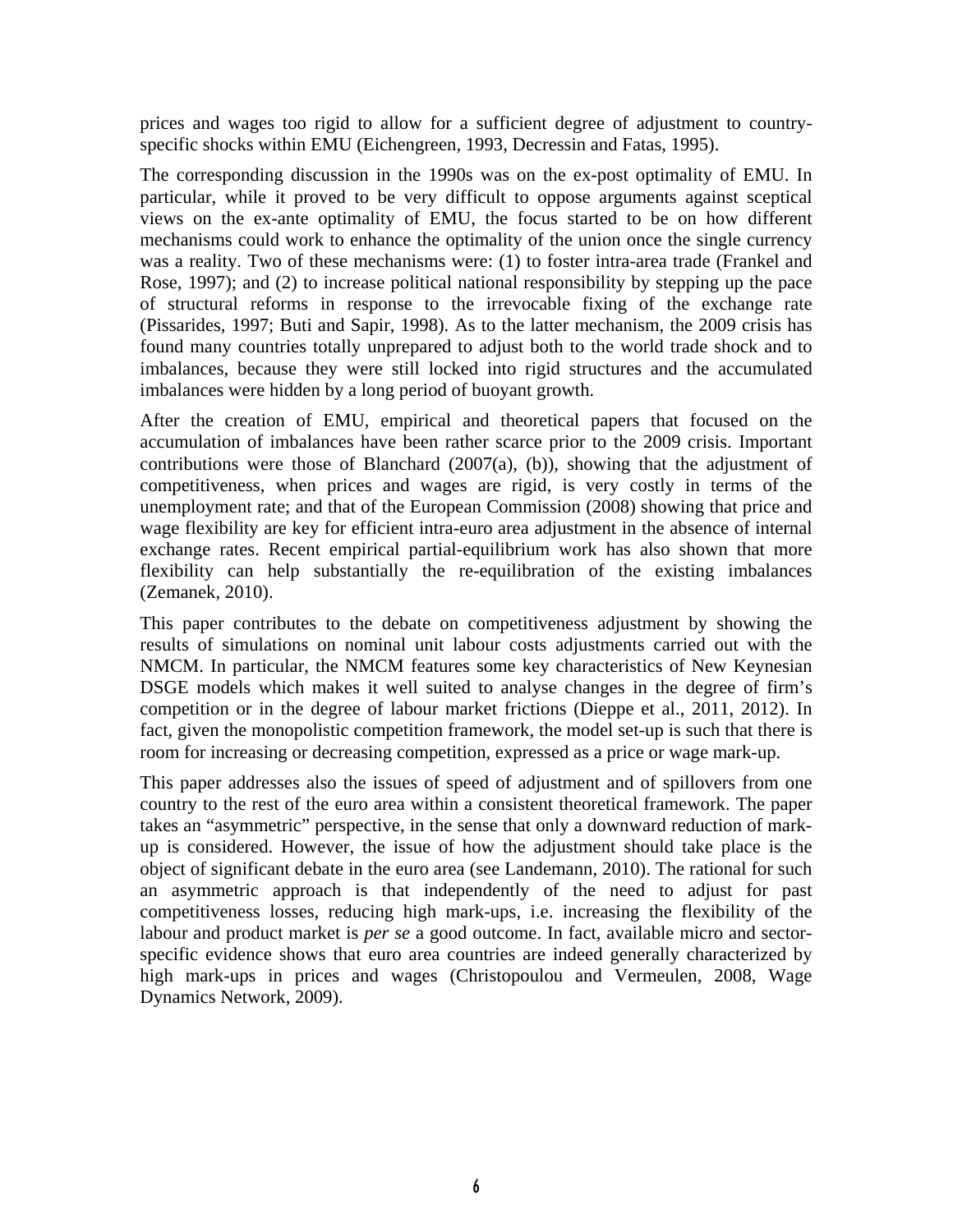### **3. Cross-country developments of unit labour costs and domestic prices**

Euro area countries have witnessed growing nominal ULC differentials since the inception of EMU. In those countries with initial lower per capita income than the euro area average, dynamic ULC developments have been related in the initial years of EMU to catching-up and convergence processes (Blanchard and Giavazzi, 2003). Only in late 2000s the accumulation of macroeconomic imbalances (European Commission, 2008) had started to be identified as key reasons for competitiveness losses in the countries that were in the process of catching up. In more mature euro area economies, dynamic nominal ULC developments have instead been related to persistent weaknesses in productivity and trend GDP growth (Italy) but also to possibly equilibrating adjustments from past over competitive developments (the Netherlands).

Chart 1 shows that the overshooting of ULC growth with respect to the euro area in 1999-07 was mainly driven by very dynamic wage growth, above 4% per annum in Ireland, Greece and Portugal.

Productivity growth was particularly disappointing in Spain and Italy compared to the wage dynamics of these two countries. The persistent dismal labour productivity performance of Spain and Italy is essentially related to key structural







weaknesses and to the high labour content of production (Estrada et al., 2009, and Rossi, 2009).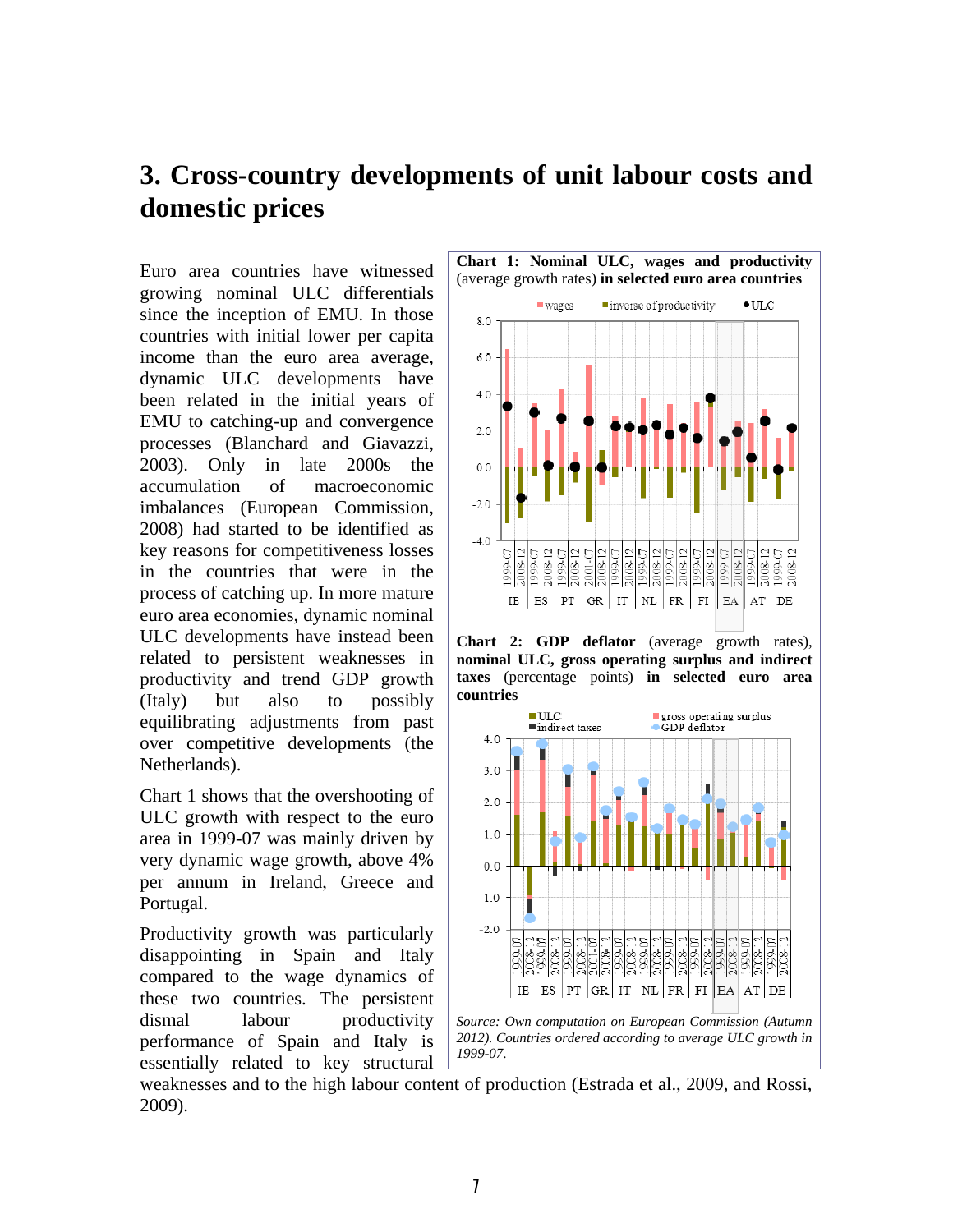While nominal ULCs are a key determinant of domestic inflationary pressures, Chart 2 shows that profits (measured by gross operating surplus) have also significantly contributed in the period 1999-07 to stoke inflation in the high labour costs countries. This is particularly the case of Ireland, Spain and Greece where the contribution of gross operating surplus to GDP inflation was even higher than that of nominal ULC.

To sum up, the data clearly point to excesses in labour costs and profit developments with respect to the euro area average in explaining the large differential in domestic inflation observed in the period 1999-2007.

Since 2008, some of the high cost countries have started an adjustment process, which, as Charts 1 and 2 show, has been so far relatively limited with respect to the imbalances accumulated in the previous period. On the cost side, Chart 1 shows that the adjustment in 2008-12 is almost negligible in Italy, where nominal ULCs have continued to be above (although by a very small margin) the euro area average. The adjustment has been instead stronger in Ireland and Spain, however, so far, it has been achieved mainly at the expense of significant labour shedding. Chart 3 shows that the unemployment rate in the countries which had started to adjust from previously high imbalances has increased strongly.



It is also interesting to note that between 2008 and 2012 the major downward impact on domestic inflation has been driven by labour costs, while the contribution of profits has remained relatively resilient in Spain, Greece and Portugal. By contrast a significant downward correction of profits has taken place in Ireland and Italy (Chart 2).

### **4. Key features of the NMCM**

In this section we briefly outline the key features of the NMCM; for a full description of the model see Dieppe, González Pandiella, and Willman (2012) and Dieppe, González Pandiella, Hall and Willman (2011). The NMCM is one of the key models used at the ECB (in the context of the Eurosystem macroeconomic projections and for scenario analysis) and it covers the five largest euro area countries (Germany, France, Italy, Spain and The Netherlands) and an additional block for the smaller countries. It is estimated and can be used either on a single country basis or as a linked euro area multi-country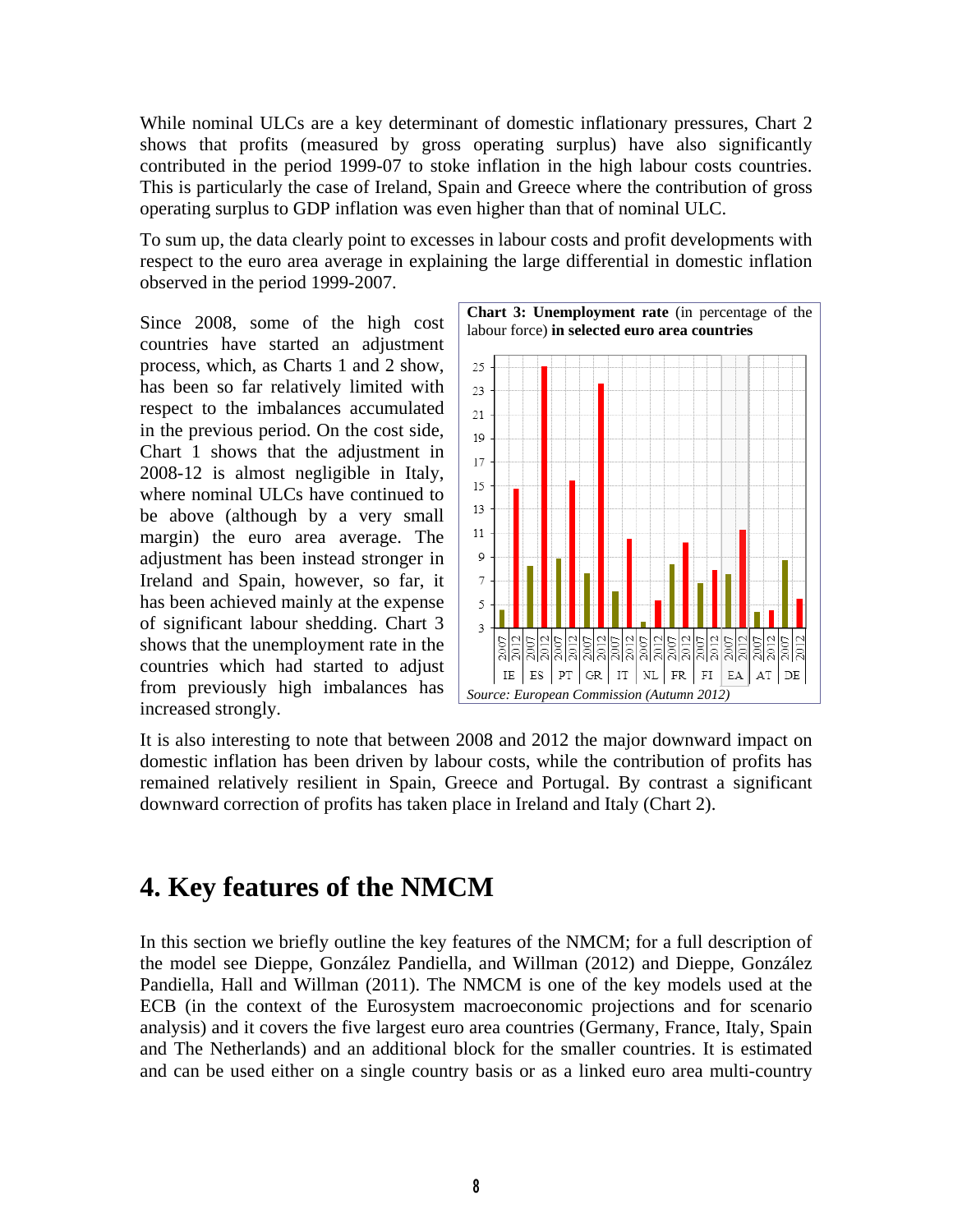model capturing cross-country interactions and it can be used under rational or learning expectations.

The model has theoretical foundations and can be characterised as a structural New Keynesian model. All key behavioural relations are based on the optimisation behaviour of three private sector decision making units (i.e. households, labour unions and firms), along with the reaction functions of the government sector and the common central bank. It is an open economy model with one exportable domestic good and one imported good.

An important feature of the estimated model is that it captures the empirical fact that the GDP shares of capital, labour and total factor income are non-stationary in the medium term. Accordingly, the estimated medium run developments, towards which the short-run dynamics converge, deviate from the balanced growth path. These deviations are allowed to fade away in the long run.

The modelling approach has been, within the constraints of the common theoretical setting, to allow the data to determine estimated parameter values, with only a limited amount of restrictions. Therefore cross-country differences reflect estimated country heterogeneity. Key factors driving cross-country differences include: the degree of openness of the economies, the size of the public sector, the different frequencies of price and wage setting (for example it is found to be less often in Germany than in other countries) and the degree of rigidities and forward-lookingness of agents.

The model's formulation for prices and wages fall within the New Keynesian literature. On the firm side, the profit maximisation leads to a "semi"-conventional hybrid New Keynesian Phillips Curve (NKPC) as in Gali and Gertler (1999), and McAdam and William, (2010). On the labour market side, the NMCM includes a large number of monopoly unions which determine real wages of their members under a right to manage structure. In renewing wage contracts each union sets the wage rate knowing its effect on employment determined by firms. Wages are set as a mark-up on prices. Labour is indivisible and contracts are binding until they are renegotiated. In this way the model entails stickiness in wage formation. These characteristics can be used to adjust the wage and price mark-ups in a gradual or an abrupt manner as described in the simulations later on.

Expectation formation is treated explicitly and it is assumed that optimising agents have only limited-information. This approach is theoretically consistent in the sense that agents' local optimising decisions and future expectations are based on the same information set. Agents in the learning version of the model form expectations via learning, whereby they update their estimates in response to new information. The estimates of the speed of adjustment to "news" suggest that firms respond quicker by updating their estimates than households whose responsiveness is slower. One key advantage of the learning approach is it is able to cope with structural change or large shocks to the economy given the feature that parameters, and hence the model will adjust to new economic regimes. In the rational expectations version of the model it is assumed that agents are endowed with full information and therefore households and firms can anticipate the effects of the shocks and immediately adjust their behaviour.

In the linked version of the model, cross-country linkages occur via the trade channel (both prices and volumes), via common monetary policy and exchange rates as well as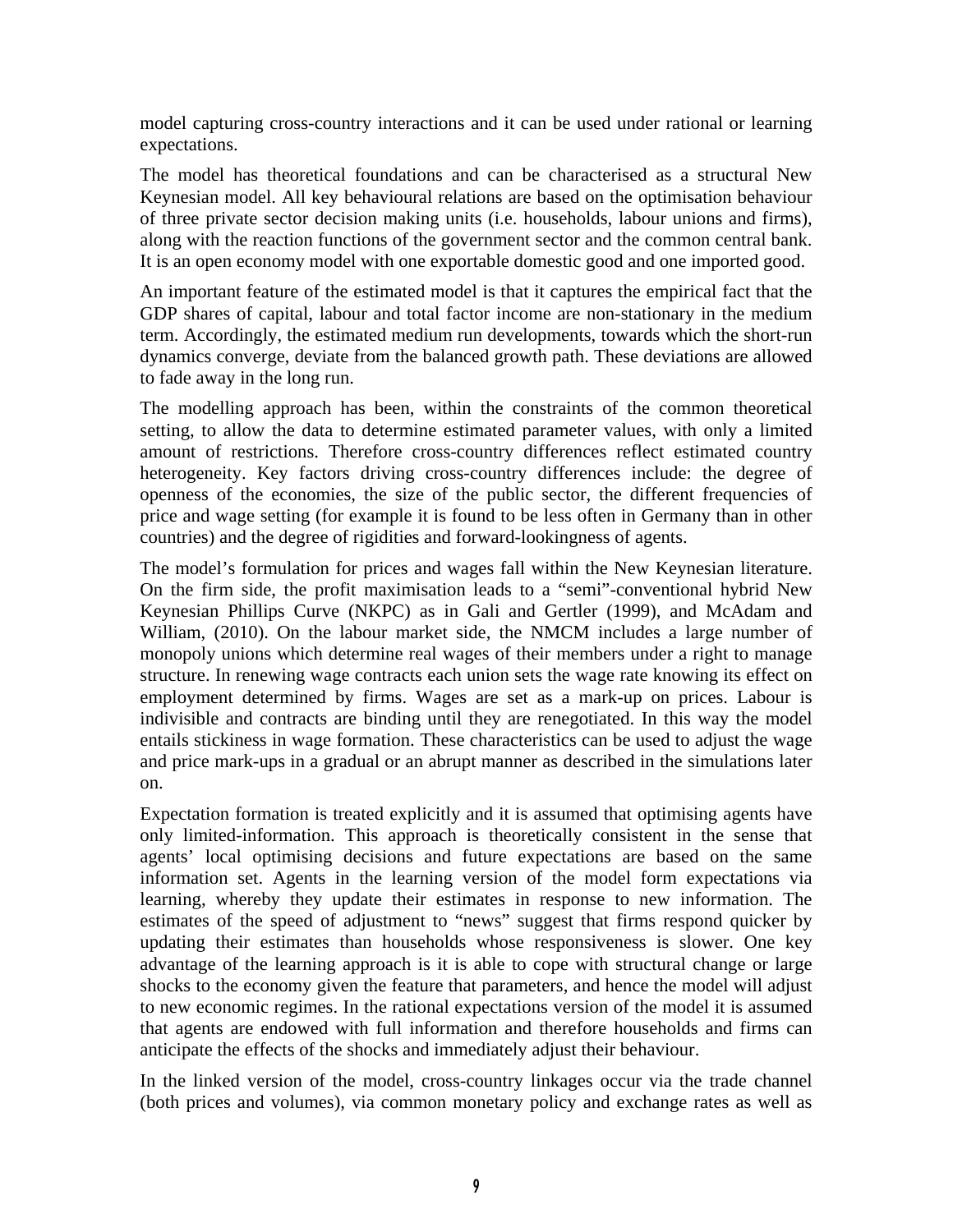via financial inter-linkages. The latter are captured via the presence of stock prices which affect wealth.

#### *4.1 New Keynesian Wage and Price Phillips Curves*

In considering the role of the wage and price mark-ups the two relevant equations are those that characterize wage and price setting behaviour.

As to the wage setting, the NMCM follows a three-valued Calvo-signal in such a way that part of unions keeps wages fixed, another part changes wages following a backwardlooking rule and the rest set wages optimally. The wage setting equation (1) includes terms for expected wages, lagged wages and optimal (frictionless) wages:

$$
(1) \qquad \Big\{\theta_w + w_w \Big[1 - \theta_w \Big(1 - \beta\Big)\Big]\Big\} \Delta w_t - w_w \Delta w_{t-1} - \beta \theta_w E_t w_{t+1} - \Big(1 - w_w \Big) \Big(1 - \theta_w \Big) \Big(1 - \beta \theta_w \Big) \Big(w_t^* - w_t\Big) = 0
$$

where  $w$  is the log of compensation per employee;  $w^*$  is the optimal frictionless wage rate and  $\beta$  is the discount factor assumed to be a four per cent annual discount rate, which in quarterly data implies  $\beta = 0.99$ . The parameter  $\theta_w$  is the probability that wages remain fixed and the parameter  $w_w$  is the probability that wages are changed following a backward-looking rule.

For the optimal frictionless wage,  $w^*$ , it is assumed that unions are non-utilitarian, so that they target the unemployment rate via real wage demand – as represented below in equation (2). This implicitly suggests a constant long-run natural rate of unemployment:

(2) 
$$
w_t^* = p_t + log\left(\frac{F_N^{\text{CES}}}{1 + \mu_w}\right) + \chi log\left(\frac{F_N^{\text{CES-1}}(K_t, Y_t)}{\bar{\omega} N_t^F}\right)
$$

Where,  $F^{CES}$  is a CES production function (desired number of workers);  $F^{CES-1}$  is the inverse of the production function,  $N^F$  is the labour force, and  $\mu_w$  is the gap between optimal labour demand and supply which measures the wage mark-up effect. This wage mark-up effect is the term that will be shocked in the wage mark-up simulations in section 5.

For price setting, the model also follows the three-valued Calvo-signal based on the New Keynesian Phillips curve, where part of the firms keep prices fixed, part follow a backward looking rule and part set them optimally. This is represented with equation (3):

(3) 
$$
\{\theta_p + w_p \left[1 - \theta_p (1 - \beta)\right]\} \Delta p_t - w_p \Delta p_{t-1} - \beta \theta_p \Delta p_{t+1} - \left(1 - w_p \left(1 - \theta_p \left(1 - \beta \theta_p \left(1 - \beta \theta_p + p_{t-1}\right) - \beta \theta_p\right)\right)\right)
$$

Where,  $p_t$  is the log of the GDP deflator at factor cost at time t;  $p_t^*$  is the log of the frictionless equilibrium price level;  $\theta_n$  the probability that firms do not adjust prices; *wp* is the probability prices are changed following a backward-looking rule. As with the wage equation,  $\theta_p$  and  $w_p$  are the estimated parameters and  $\beta$  is assumed to be 0.99. The frictionless equilibrium price level is defined as a mark-up to the marginal product of labour along with an overtime premium such that: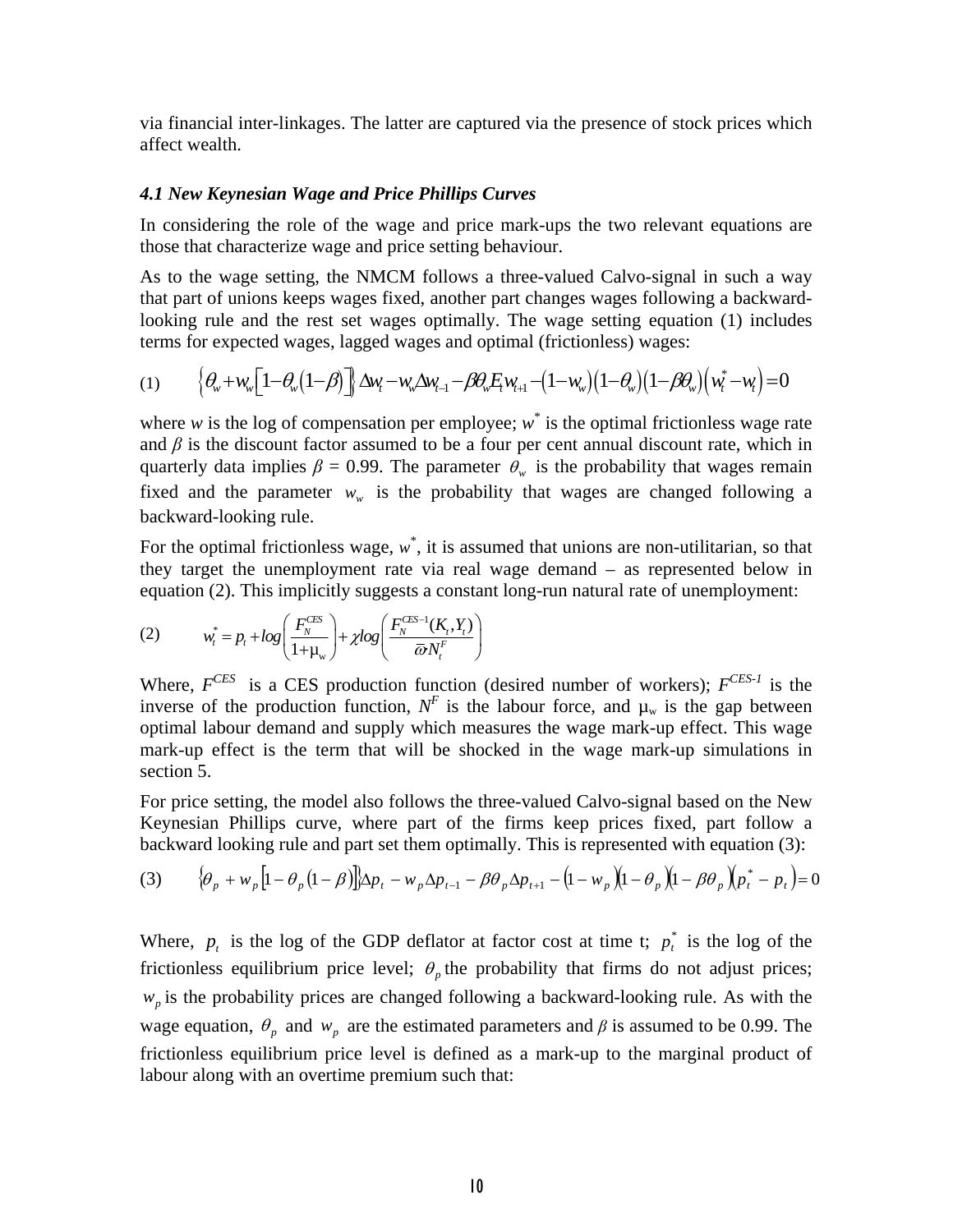(4)  $p_t^* = w_t - mpn_t + a_h(n_t^* - n_t) + \mu_{nt}$ 

where  $w_t$  is the log of compensation per employee at time t; *mpn* is the log of the marginal product of labour (from production function);  $n^*$  is the optimal number of workers expressed in logs, *n* is actual employment in logs; *ah* is the overtime premium parameter and the aggregate mark-up  $\mu_{pt}$  is determined by the supply system. This parameter will be the term shocked in the price-mark up simulations.

These wage and price Phillips curves are estimated via GMM to account for the forwardlooking aspects of the equations (1) and (3).

The key estimated parameters of these equations are the probabilities ( $\theta_p$ ,  $w_p$  for prices and  $\theta_w$ ,  $w_w$  for wages) that in any given period determine whether prices and wages adjust either following a backward looking rule or are set optimally. These estimated parameters for Germany, Spain and Italy are reported in Table 1 below. One relevant statistic that can be derived from the Phillips curve is the average duration of price or wage changes, which is also reported in the table. The estimated durations are between 3 and 5 quarters which is broadly comparable to micro-evidence (Álvarez et al (2006), Altissimo, Ehrmann and Smets (2006), Eichenbaum, Jaimovich and Rebelo (2008) and the Wage Dynamic Network (2009)). There are however some differences across countries, which will reflect institutional differences, degree of wage bargaining, or degree of competition on product markets. In particular, the average duration of price and wage changes are more than 4 quarters in Germany, whereas Italy and Spain are estimated to change wage and prices more frequently. These estimated differences will lead to different responses to shocks.

| <b>Block</b>                      | <b>Parameter</b>                                                                     | Country |      |           |  |
|-----------------------------------|--------------------------------------------------------------------------------------|---------|------|-----------|--|
|                                   |                                                                                      | DE      | ES   | <b>IT</b> |  |
| Price<br><b>Phillips</b><br>curve | $\theta_n$ , Probability that firms do not adjust<br>prices                          | 0.76    | 0.67 | 0.72      |  |
|                                   | $W_p$ , Probability prices are changed                                               | 0.38    | 0.25 | 0.32      |  |
|                                   | following a backward-looking rule<br>Average duration of price changes<br>(quarters) | 4.25    | 3.03 | 3.64      |  |
| Wage<br><b>Phillips</b>           | $\theta_w$ , Probability that wages remain fixed                                     | 0.80    | 0.75 | 0.73      |  |
| curve                             | $W_w$ , Probability wages are changed<br>following a backward-looking rule           | 0.44    | 0.36 | 0.33      |  |
|                                   | Average duration of wage changes<br>(quarters)                                       | 4.95    | 3.95 | 3.71      |  |

**Table 1 – Key estimated parameters of the price and wage Phillips curves**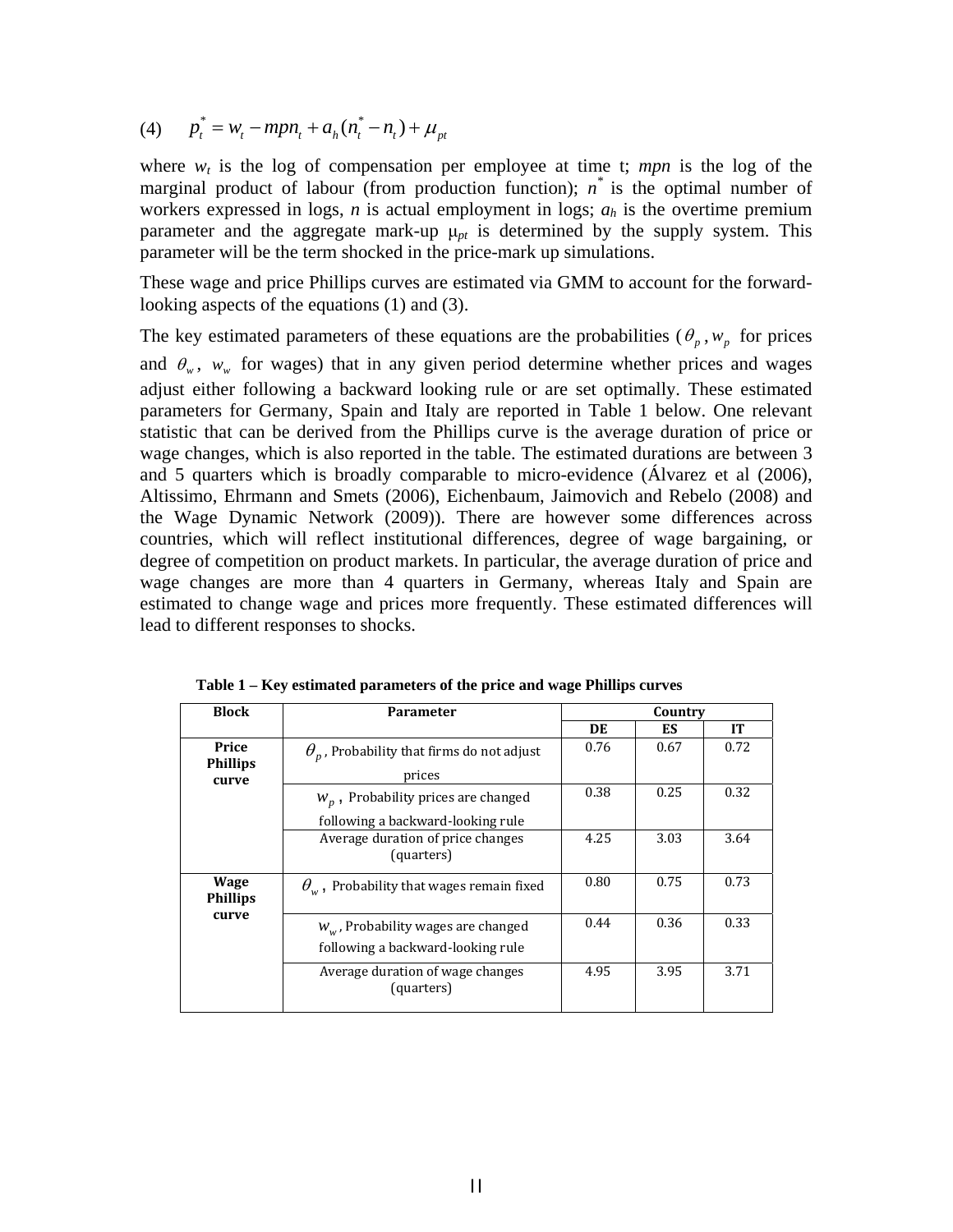## **5. NMCM simulations: learning about wage mark-up shocks**

In this section we start by considering the German experience of institutional reforms and we analyse it by simulating a cut in wages using the NMCM both under rational and learning expectations. We then apply the same kind of shock to Spain and Italy.

#### *5.1 A gradual adjustment: the German experience in the 2000s*

Since 1996 industrial relations in Germany refocused their attention on employment and competitiveness. Moreover, in late 1990s a significant reduction of product market regulations was achieved both via lower public ownership and lower market entry barriers. This had a dampening effect on wages. Subsequently, employment rigidities started also to be reduced in the period 2004-2005.

As a result of the reform effort, Germany witnessed significant competitiveness gains between 1999 and 2009. In this period, Germany has been able to accumulate a positive competitiveness gap (measured by ULC) of about 15 percentage points with respect to the rest of the euro area.

Lower ULC developments than the rest of the area have been the result of significant wage moderation, with wage growth lower than the euro area average by about 1.5 percentage points on average (Chart 4).

Chart 5 shows that the competitiveness gains were able to bring about a significant and persistent improvement of exports in the past decade. However, the chart also shows that output gains and employment with respect to the rest



of the euro area started to be visible only from 2006 onwards, i.e. about 10 years after the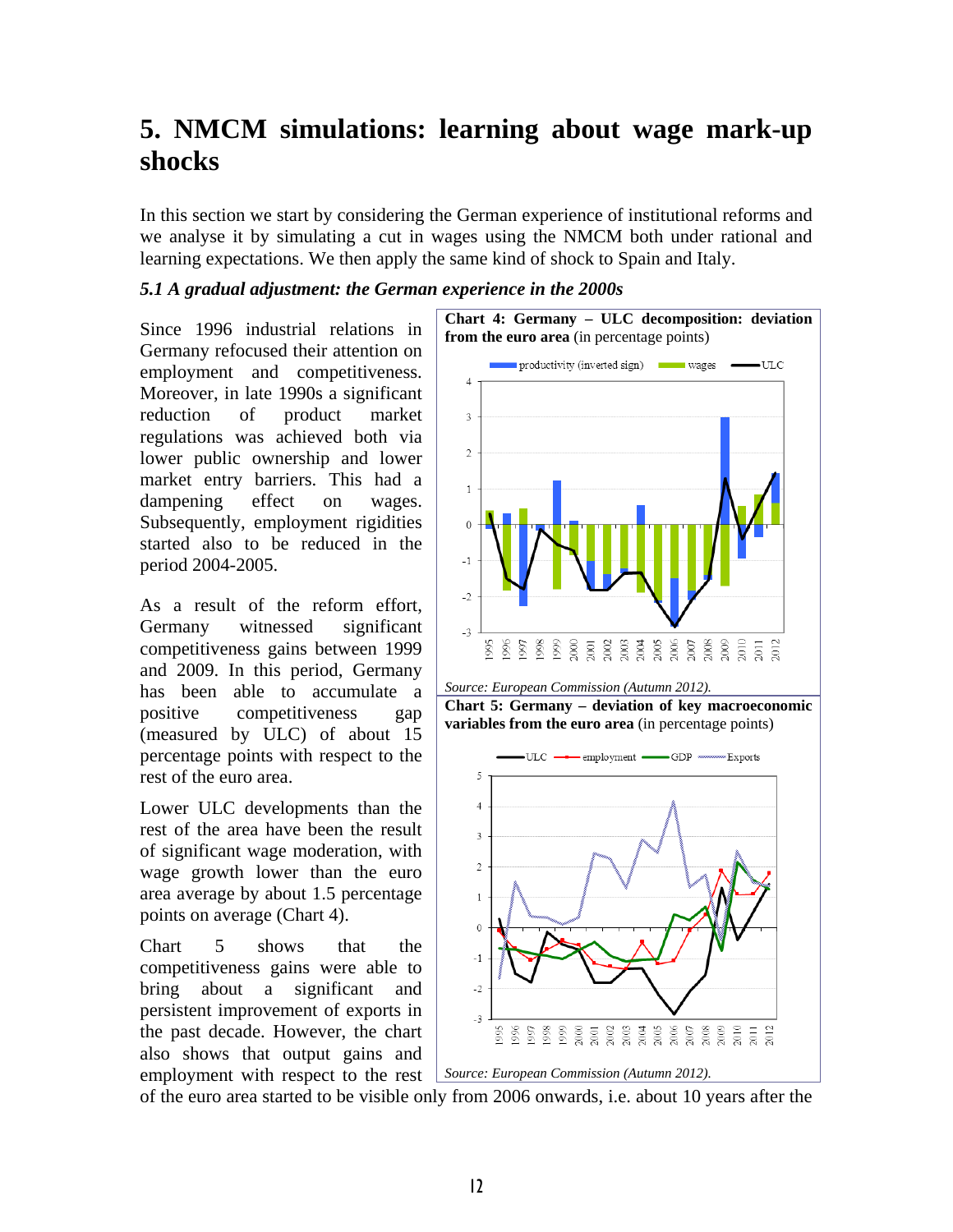start of the adjustment towards a more competitive business model. Moreover, all domestic demand components, in particular investment, have been lagging behind euro area developments during the previous decade.

To sum up, while the competitiveness gains appear to have had a positive impact on exports; this did not translate into immediately higher domestic demand and thus GDP but instead took time to materialise.

### *5.2 Gradual adjustment: learning versus rational expectations*

With the objective of replicating with the NMCM the German experience, a scenario of a gradual reduction of the wage mark-up,  $\mu_w$ , is considered. The shock to wage mark-ups lasts for 10 years and has been scaled so that it delivers on average a reduction in wages of 1% over a ten-year horizon. This shock can be interpreted as a gradual increase in wage competitiveness, which could, for example, be due to the introduction of a more flexible wage setting mechanism.

In the NMCM, the wage rate (see equation (1) above) is a key determinant of firms' costs. As firms set their prices as a mark-up of their production costs, an anticipated sustained reduction in wage growth causes both firms' intermediate prices (GDP deflator) and consumer prices to fall. Furthermore, when firms start to reduce their prices in response to lower labour costs, the price and cost competitiveness of the domestic goods relative to those produced elsewhere improves. This boosts exports and at the same time, enables households to switch demand from foreign to domestic goods and services, given the reduction in domestic price pressures. The lowering in labour costs rises demand for labour. The combined effect is an increase in GDP which provides a further boost to employment.

The wage mark-up shock is carried out by using both the rational expectation and the learning versions of the model. In the rational expectations framework, all agents (firms, households, government and central banks) anticipate future gains and react immediately to changes triggered by the wage mark-up shock. Firms quickly reduce their prices and increase labour demand. The supply of goods and services increases. This along with the lowering of prices, leads to an immediate boost in exports and hence in GDP.

In the learning version of the model, households and firms are only endowed by a partial set of information, which increases over time, so agents slowly learn about the adjustment process and the gains from competitiveness adjustment.

Chart 6 shows the results for both the learning and the rational expectation formation mechanisms. The competitiveness and export channels in the NMCM are the key channels at work in propagating lower wages into higher employment. Chart 6 shows that these work with a lagged effect in the learning version compared to the rational expectations version.

In a country not in a monetary union, the national downward pressures on inflation would have triggered an easing of monetary policy – i.e. a decrease in the nominal interest rate which would counter-act the decline of domestic inflationary pressures. By contrast, within a monetary union a country specific wage shock does not give rise to a direct response from monetary policy, which instead gradually adjusts in an attempt to counteract the disinflationary pressures for the euro area as a whole. Given this lag in the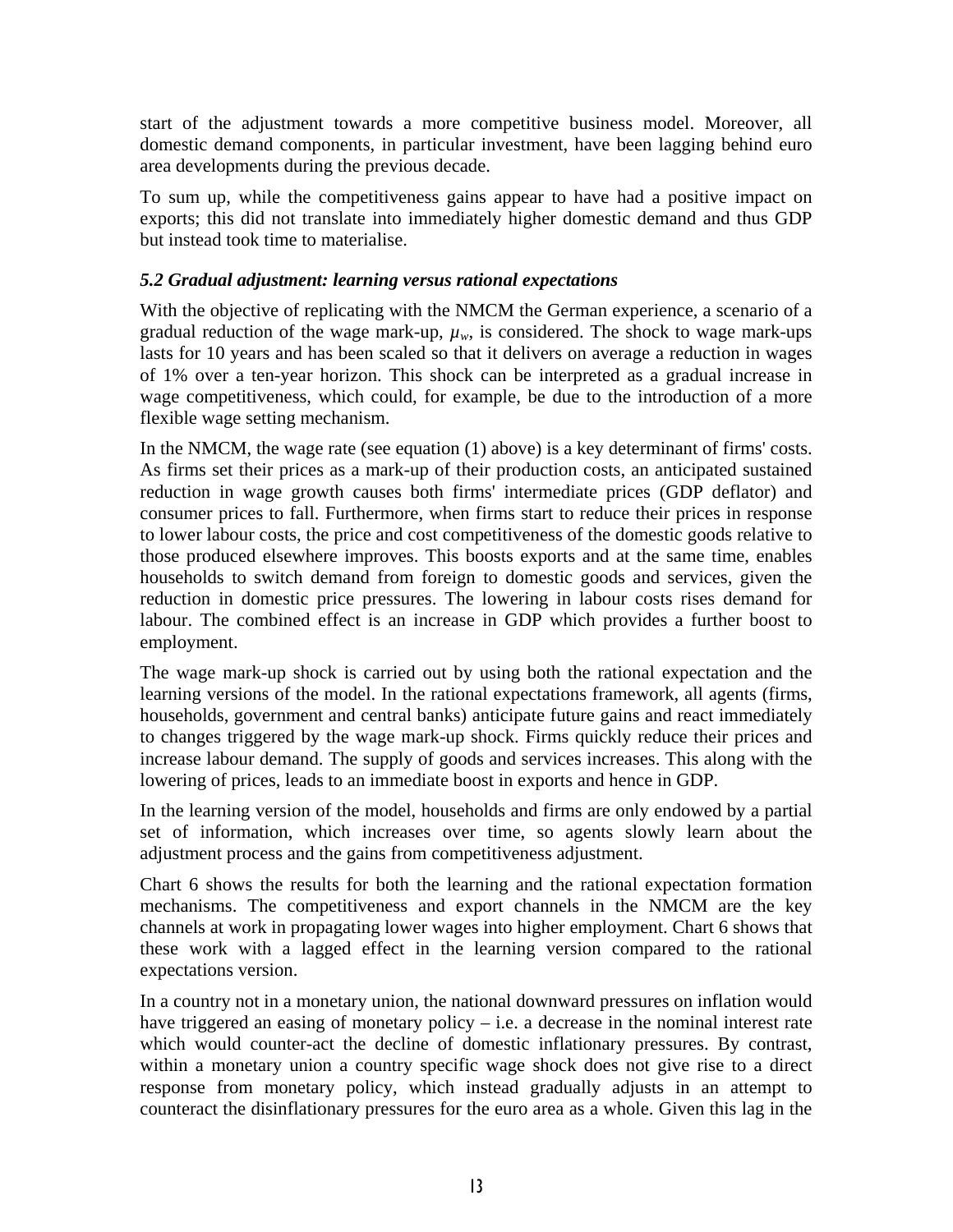reaction function of the monetary authorities, the initial response of the real interest rate is therefore positive, leading to a higher real cost of capital. This leads, in the learning version of the model, to a slight decrease in investment. By contrast, in the rational expectations version, the anticipation effects on interest rates dominate the short-term impact of higher cost of capital leading firms to immediately increase their investment spending.



The impact of the wage shock on consumer behaviour also differs between the learning and the rational expectation versions of the model. Households' consumption choice is mostly driven by developments in permanent income. In the rational expectations framework, as in the case of firms, households anticipate future gains in their income, and immediately adjust their spending behavior accordingly. However, under learning any change in household behaviour is muted until significant improvements in the economy start to occur. In the medium-term, the boost of demand (via exports) and the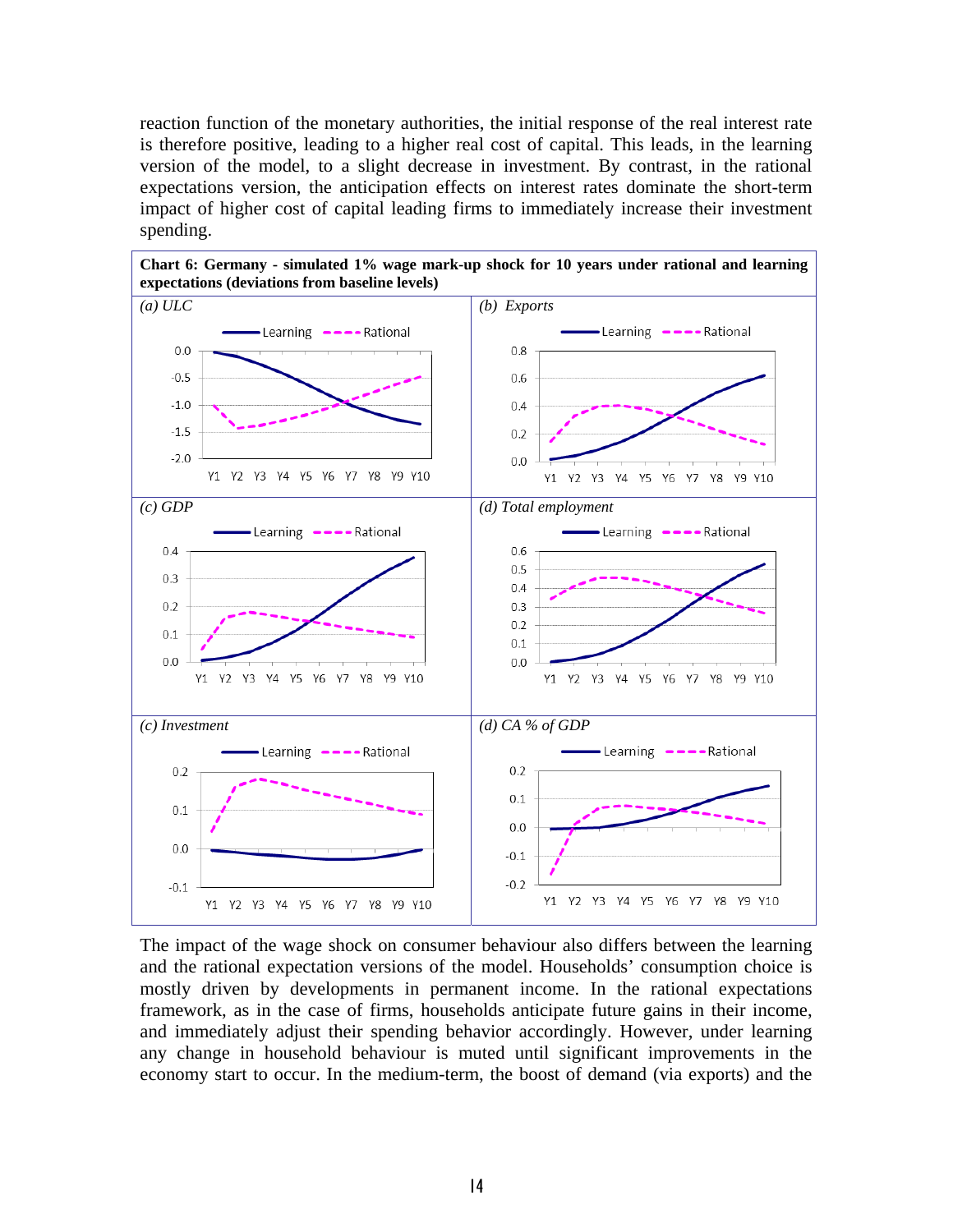lower real wage translates into an increase in employment, which raises labour income and only afterword consumers start to increase their spending.

Summing up, in the learning version, the slow domestic and external propagation mechanisms lead to a limited increase in output in the first few years as the competitiveness effects take time to have an impact. Two years after the initial shock, the gains start to consolidate with the full effects being felt after 10 years.

The key difference between the dynamics of the macroeconomic variables in the rational and learning cases is related to the different speed of reaction to the wage mark-up shock.

In the rational expectation environment any shock is fully anticipated by agents, which therefore react immediately by boosting labour demand, employment and GDP. The simulation results shown above are qualitatively similar to those conducted with different macro models, in particular the Euro Area and Global Economy model (see Gomes et al. 2011) which is a multi-country DSGE with rational expectations, and which delivers stronger and more immediate gains following a wage mark-up shock compared to the NMCM rational expectations version (see Dieppe et al (2012) for a comparison of a temporary wage mark-up shock between EAGLE and the NMCM).

The results shown in Chart 6 illustrate that the learning version of the model can track the slow impact on domestic demand and GDP from the competitiveness adjustment witnessed by Germany in the 2000s. As in the learning environment agents adapt gradually to changing conditions in such a way that the competitiveness gains are cumulated over time and output and employment increases are gradual and the correction is long lasting.

### *5.3 A gradual reduction of mark-ups in Italy and Spain*

In the previous exercise the experience of Germany in the 2000s has been matched by simulating a gradual wage shock in the presence of learning agents. The same type of competitiveness adjustment is now replicated with the country model blocks for Spain and Italy. Chart 7 shows that the competitiveness differentials - as measured by ULC developments between Spain and Italy, on the one hand, and Germany, on the other, has been increasing over time. Only in the case of Spain this differential has started to be reverted since 2010. This notwithstanding the cumulated ULC differential was still very large at the end of 2011.





the impact of a gradual reduction of ULC in Italy and Spain, similar to what happened in Germany in the 2000s using the NMCM.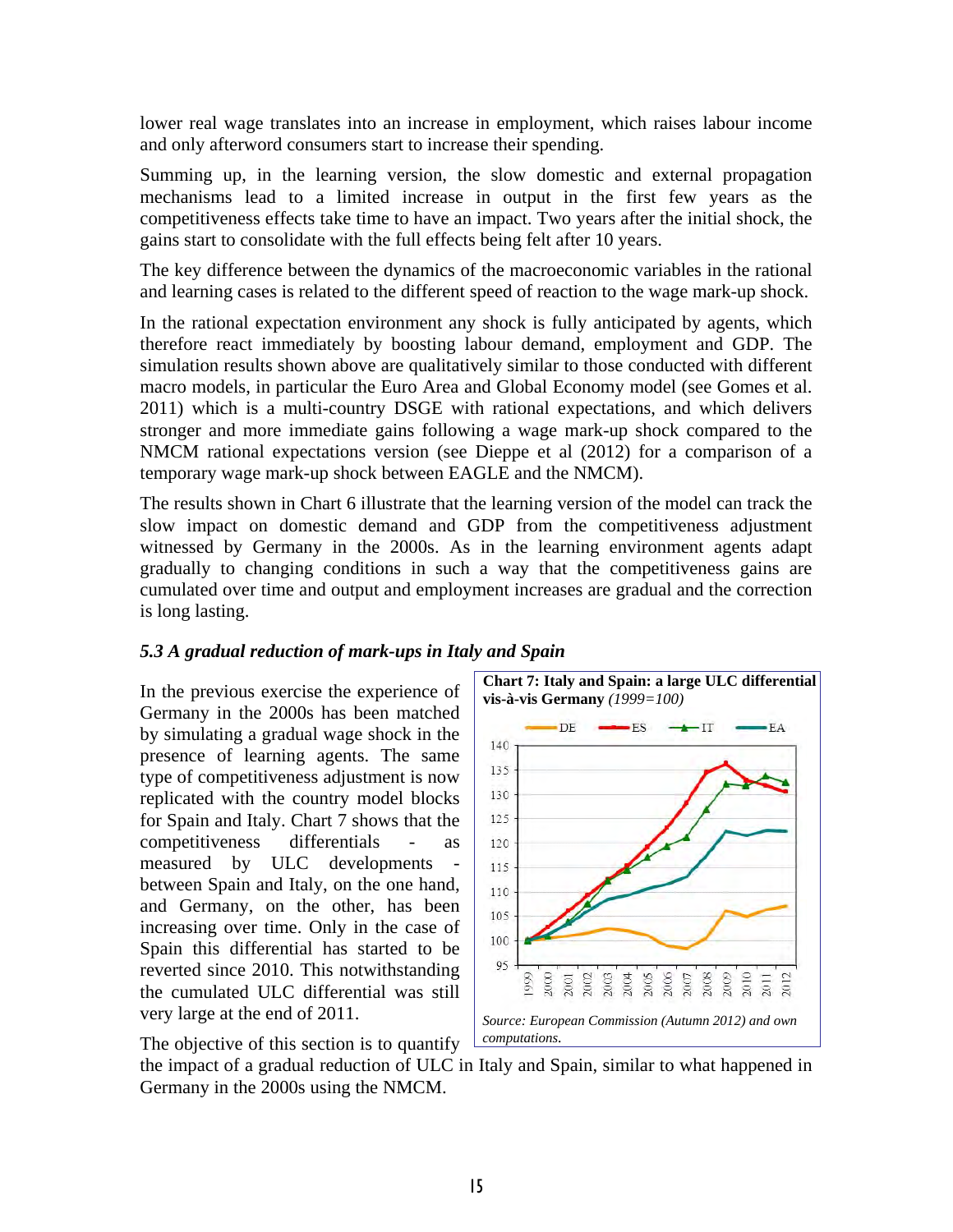Table 2 shows the results of the model simulation under learning expectations of a gradual reduction in the wage mark-up such that wages are on average lower by 1% over 10 years.

The table shows that only the second year after the shock is introduced the competitiveness channel starts to work. This is consistent with the reaction reported in Chart 6 for Germany.

While the basic adjustment mechanisms from a reduction in the wage mark-up will hold for both Spain and Italy, the different structures of the two economies, as captured by the NMCM estimated parameters (see Table 1 above), imply that responses to the wage mark-up shock differ between them.

| Table 2 – Comparing a gradual wage mark-up shock in Spain and Italy under |                      |                                     |            |           |                 |        |
|---------------------------------------------------------------------------|----------------------|-------------------------------------|------------|-----------|-----------------|--------|
| learning expectations (1% wage reduction over 10 years)                   |                      |                                     |            |           |                 |        |
|                                                                           |                      | (% deviations from baseline levels) |            |           |                 |        |
|                                                                           |                      |                                     |            |           |                 |        |
|                                                                           |                      | <b>HICP</b>                         | <b>ULC</b> |           | Export deflator |        |
| Wage mark-up                                                              | ES                   | <b>IT</b>                           | <b>ES</b>  | <b>IT</b> | ES              | IT     |
| 1 year after the shock                                                    | 0.0                  | 0.0                                 | 0.0        | 0.0       | 0.0             | 0.0    |
| 2 years after the shock                                                   | $-0.1$               | $-0.1$                              | $-0.2$     | $-0.1$    | $-0.1$          | 0.0    |
| 5 years after the shock                                                   | $-0.8$               | $-0.4$                              | $-1.0$     | $-0.5$    | $-0.5$          | $-0.3$ |
| 10 years after the shock                                                  | $-1.6$               | $-1.0$                              | $-1.8$     | $-1.1$    | $-1.0$          | $-0.6$ |
|                                                                           |                      |                                     |            |           |                 |        |
|                                                                           | Consumption          |                                     | Investment |           | Real GDP        |        |
| Wage mark-up                                                              | ES                   | <b>IT</b>                           | ES         | <b>IT</b> | ES              | IT     |
| 1 year after the shock                                                    | 0.0                  | 0.0                                 | 0.0        | 0.0       | 0.0             | 0.0    |
| 2 years after the shock                                                   | 0.0                  | 0.0                                 | $-0.1$     | $-0.1$    | 0.0             | 0.0    |
| 5 years after the shock                                                   | 0.0                  | 0.0                                 | $-0.5$     | $-0.2$    | 0.2             | 0.1    |
| 10 years after the shock                                                  | 0.2                  | 0.0                                 | $-0.1$     | $-0.2$    | 0.6             | 0.3    |
|                                                                           |                      |                                     |            |           |                 |        |
|                                                                           |                      |                                     |            |           |                 |        |
|                                                                           | <b>Trade Balance</b> |                                     | Exports    |           | Employment      |        |
| Wage mark-up                                                              | <b>FS</b>            | IТ                                  | <b>ES</b>  | <b>IT</b> | ES              | IТ     |
| 1 year after the shock                                                    | 0.0                  | 0.0                                 | 0.0        | 0.0       | 0.0             | 0.0    |
| 2 years after the shock                                                   | 0.1                  | 0.1                                 | 0.1        | 0.1       | $0.0^{\circ}$   | 0.0    |
| 5 years after the shock                                                   | $0.6^{\circ}$        | 0.4                                 | 0.5        | 0.2       | 0.2             | 0.1    |
| 10 years after the shock                                                  | 1.1                  | 0.8                                 | 1.1        | 0.6       | 0.8             | 0.4    |

Table 2 shows that the pass-through of wages into consumer prices is lower in Italy than in Spain. One of the reasons for this is because firms are estimated to change prices more often in Spain (which could reflect the higher inflation experienced over the estimated period). The two countries are not only characterized by a different speed of adjustment of HICP inflation, but also by a different long run impact. After 10 years a 1% drop in nominal wages leads in Spain to an amplified impact on inflation, while in Italy a one-toone relationship between a fall in wages and inflation exists.

The higher openness of the Spanish economy with respect to Italy favors a higher impact from the competitiveness gains to real GDP and employment, both in the medium term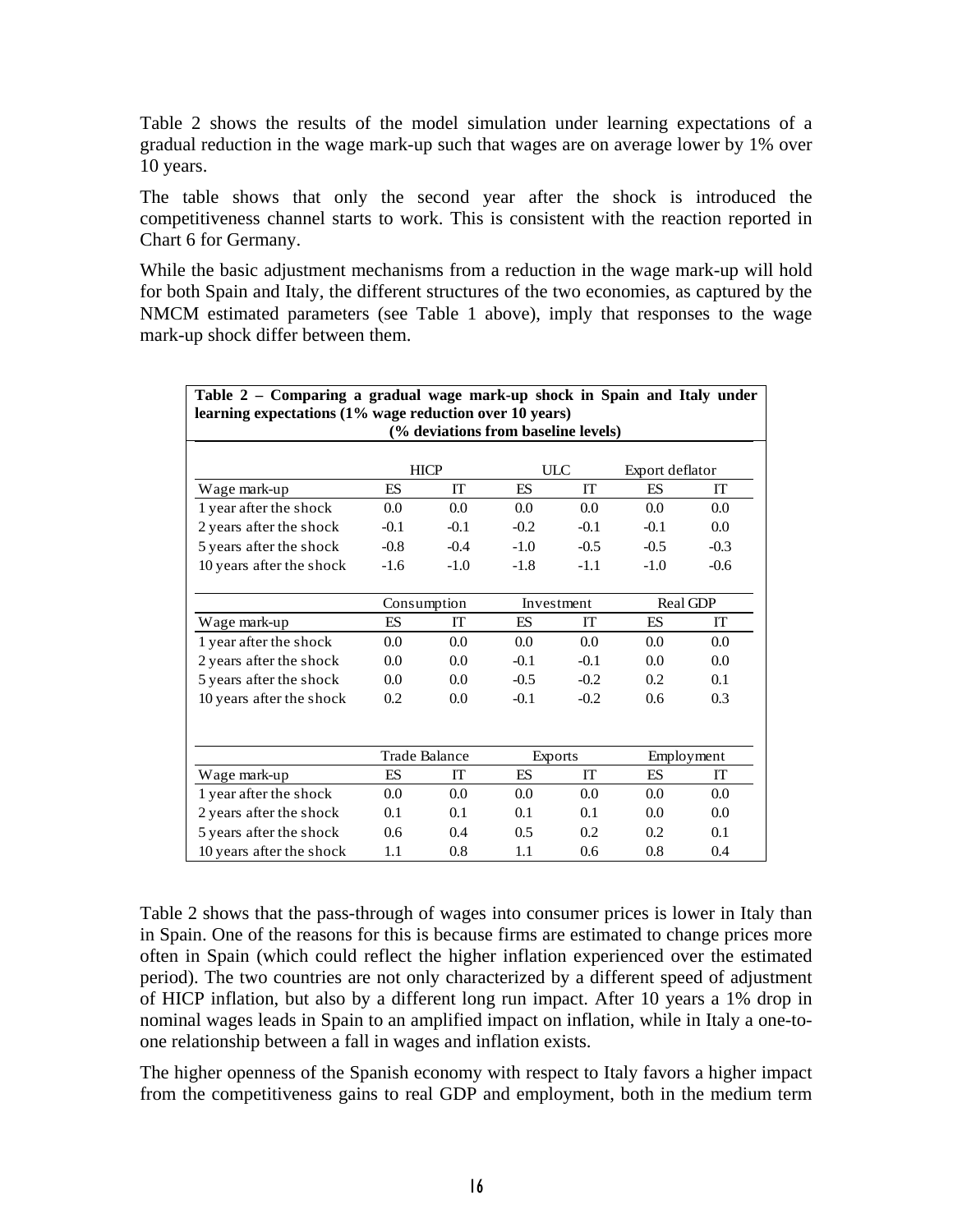and by the end of the simulation horizon. Moreover, the higher response of labour demand to a reduction in the wage mark-up amplifies the positive impact from the competitiveness gains. Real GDP is higher than in the baseline scenario by cumulatively 0.6% at the end of the 10-year horizon in Spain and by cumulatively 0.3% in Italy. Total employment is cumulatively 0.8% higher in Spain and 0.4% in Italy after 10 years. However, like in the case of Germany, the positive effects on consumption take a very long time to materialize and investment remains subdued in both countries even after 10 years according to the simulations.

#### *5.4 How to implement an abrupt adjustment? Rational versus learning*

While the adjustment of competitiveness in Germany in 2000s was gradual, the adjustment of competitiveness in the Baltic States during the 2008-09 crisis occurred in an abrupt way.

Despite being outside the euro area (Estonia joined in 2011), the Baltic States constitute a relevant comparison for the euro area countries because since the early 2000s they have maintained a fixed exchange rate policy vis-à-vis the euro. Notwithstanding their fixed exchange rate these countries have been able to adjust their labour costs very rapidly between 2009 and 2010. This adjustment was possible thanks to the flexibility of their labour and product markets. In contrast to most euro area countries, the Baltic States are much more flexible, with wage setting mechanisms that allow a renegotiation of contracts in case of changing economic and labour market



conditions. The Baltic States are also significantly more open than the euro area countries.

Chart 8 shows that the drop in ULC in the Baltic States in 2009 and 2010 - driven to a large part by a significant drop in wages - led to an immediate recovery in exports, which was particularly noticeable in the context of a globally weak demand environment. This experience seems at odds with the learning environment where it takes time for competitiveness gains to materialize, but seems closer to the rational expectations environment where gains are immediate.

Indeed, if the shock is abrupt and credible, then from the moment of the change agents can anticipate the implications for the economy, and hence the rational expectations framework might be the most appropriate. An abrupt adjustment in a rational expectation environment seems to capture well what had happened in the Baltic States during the 2009 crisis.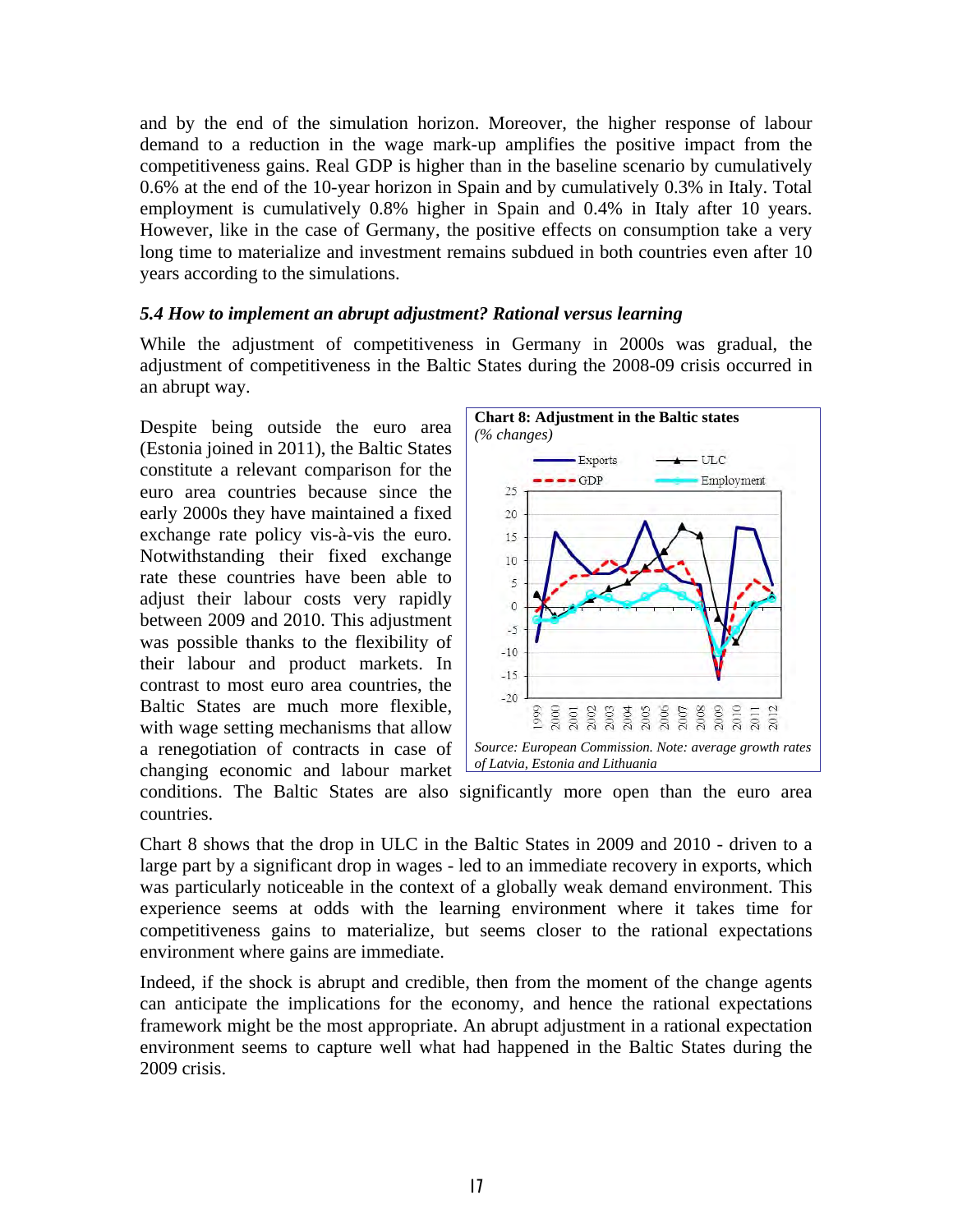If, however, there are doubts as to the sustainability of the shock, or if the shock could partially be unwound, or if institutional reforms are also needed, then a learning framework might be the most representative.

In the case of an economy where a change in the wage mark-up can only take place by implementing institutional and or legislative changes, perhaps due to a sequence of labour or product market reform shocks, then a learning framework would be an appropriate representation, as the extent of future shocks is unlikely to be fully anticipated. This seems to be particularly the case in Spain and Italy. A clear distinction should be made between the swift approval of new laws, which is what in fact happened during the past year in both countries, and the effective implementation of the new laws via changes in institutions, habits and behaviour. The latter changes take time and can be reflected in a gradual reduction of price and wage mark-ups.

While both Italy and Spain have been undergoing important labour market reforms in a short period of time, it is most likely that a time lag is needed before institutions, preferences and behavior of agents are changed. This change in institutional setting was not needed in the case of the Baltic States, given that they are already endowed by very flexible institutions.

Given the low likelihood of introducing an abrupt mark-up shock in the private sector in Spain and Italy, an immediate reduction of the wage mark-up could instead result from a significant cut in public sector wages.<sup>[2](#page-19-0)</sup>. However, given the fact that spillovers from the public sector to the rest of the economy would likely be limited and with delayed macroeconomic effects, in these two countries a learning environment continues to appear more appropriate even in the case of an abrupt wage shock (e.g. via a public wage  $\operatorname{cut})$ .<sup>[3](#page-19-1)</sup>

In what follows, we perform an abrupt wage mark-up shock in a rational expectation and in a learning expectations environment.

Chart 9 shows the results for Spain. While the quantitative impact for the Baltic States and for Italy will certainly be different than the one shown for Spain, the main message of the exercise would still hold. Chart 9 shows that in a rational expectation environment, the abrupt impact of a change in mark-up is visible immediately right after the shock. One year after the shock, the adjustment leads to strong employment, exports and GDP gains. Ten years after the adjustment ULC growth is reverted but the domestic demand boost still has a negative impact on the current account.

Under learning agents initially take time to adapt to the new environment because they initially expect that changes in wages will be only temporary or limited in scope (e.g. in the case of a public wage cut), so the adjustment by firms and households is correspondingly limited. Chart 9 shows that in the first year after the shock, the impact of a 1 percent wage adjustment is slightly negative on nominal variables and domestic demand. In the second year after the shock the abrupt change in mark-up starts to have visible effects on competitiveness and exports but not yet on domestic demand and GDP.

 $\overline{a}$  $^{2}$  In the case of Spain, an abrupt adjustment could also occur via a cut in minimum wages.<br> $^{3}$  In order to properly assess the implications from a cut in public wages a separate modelli

<span id="page-19-1"></span><span id="page-19-0"></span> $\frac{3}{3}$  In order to properly assess the implications from a cut in public wages a separate modelling of the public sector would necessary. In the context of the NMCM we can only shock the whole economy wages.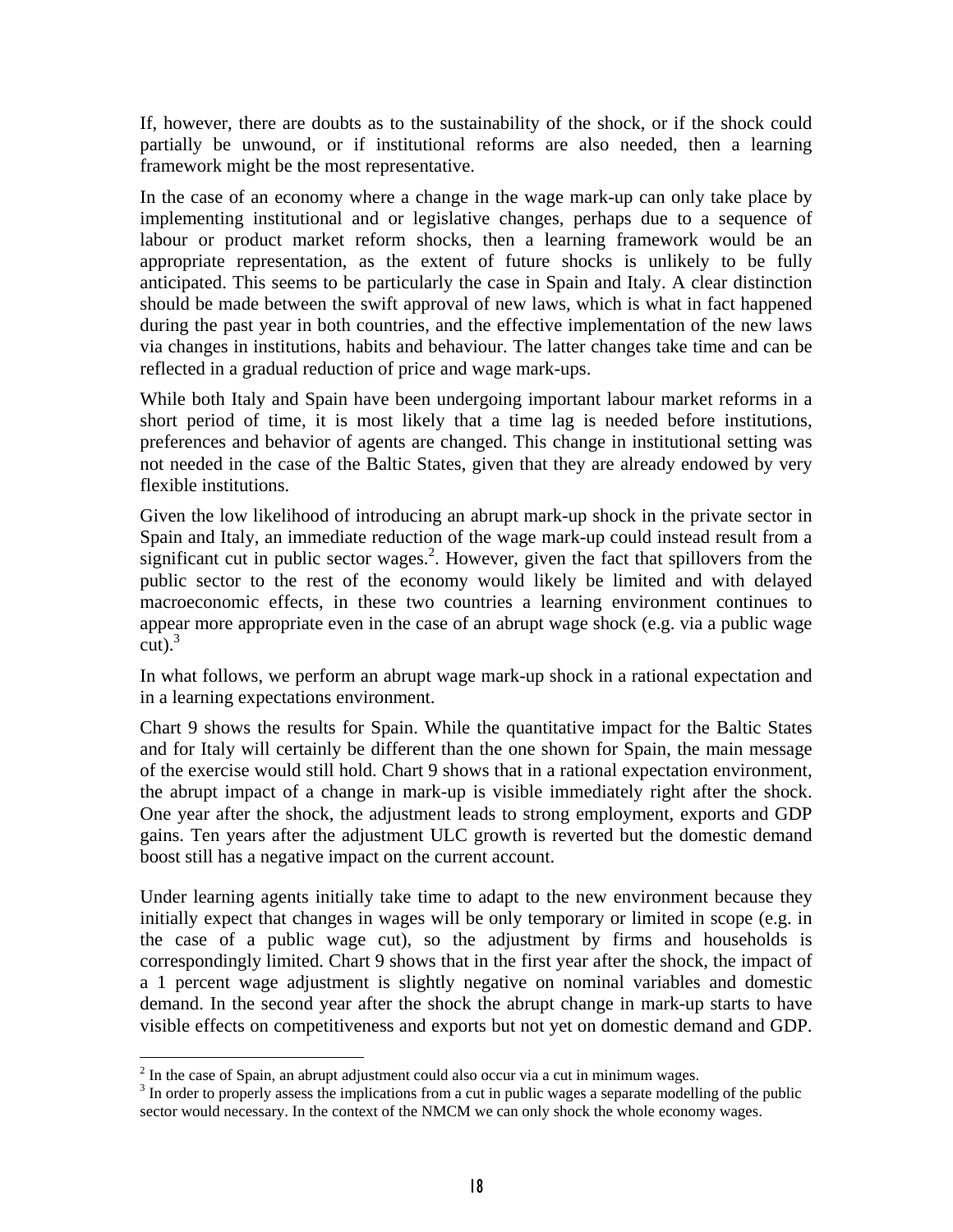Only after 5 years real GDP and employment are positively affected and gains are endured from then onwards.

While the NMCM is only available for the largest euro area countries, the above results suggest that an abrupt adjustment under rational expectations could be used to understand the competitiveness adjustment that took place in the Baltic States. However, in the cases of Spain and Italy a learning environment seems more appropriate even when an abrupt cut in public wages is brought about, given the time lag needed for private sector wages to adapt to a more flexible wage setting environment.



Table 3 below exemplifies the outcome in terms of matching between actual and or expected developments of a change in the wage mark-up and the assumptions of learning versus rational expectations.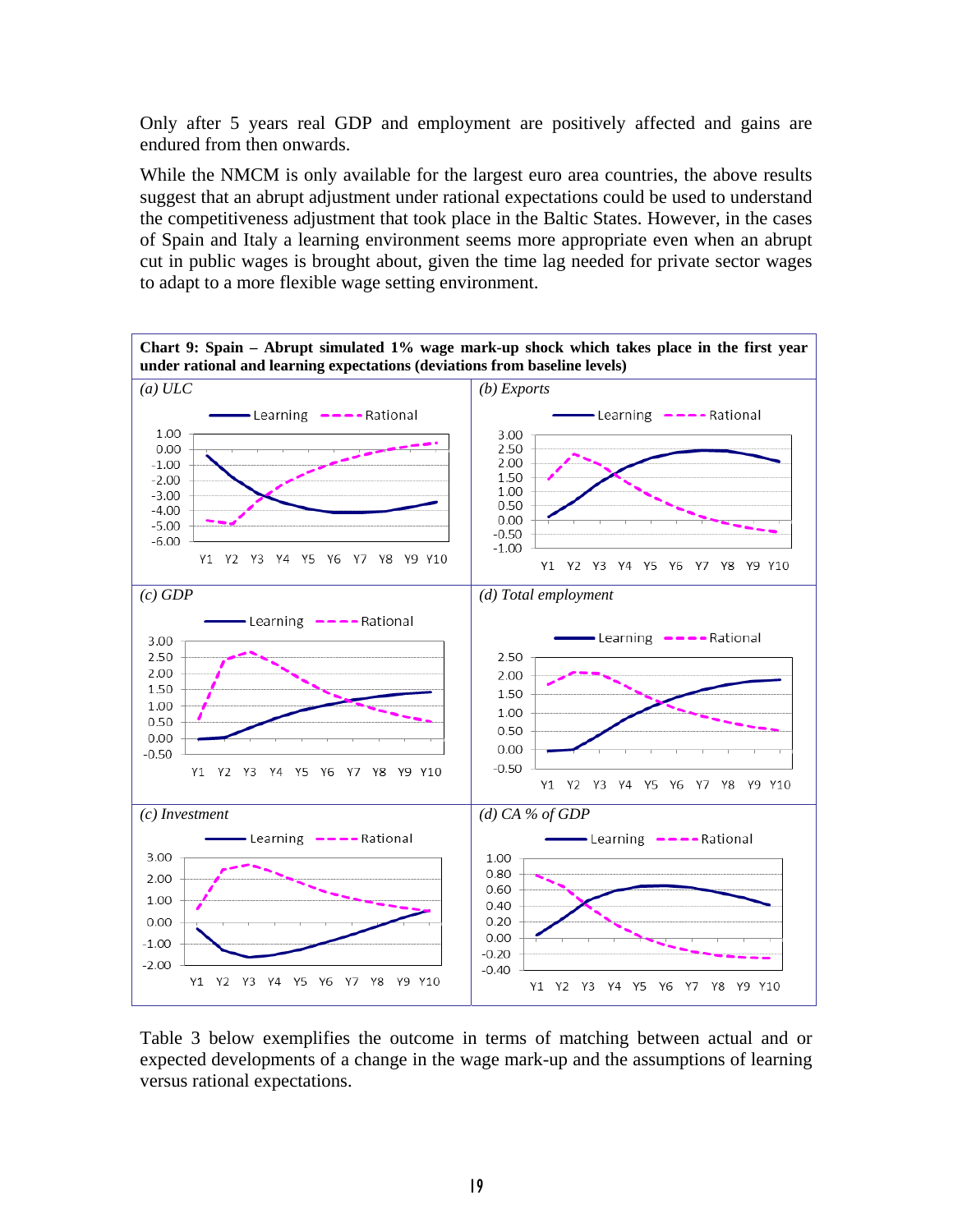| Table 3 – Summary outcome of the plausibility of simulation<br>results in term of speed of adjustment and agents' behaviour |                          |                                                        |  |  |  |  |  |
|-----------------------------------------------------------------------------------------------------------------------------|--------------------------|--------------------------------------------------------|--|--|--|--|--|
|                                                                                                                             | Gradual<br>Abrupt        |                                                        |  |  |  |  |  |
| Rational<br>expectations                                                                                                    |                          | <b>Baltic States</b>                                   |  |  |  |  |  |
| Learning                                                                                                                    | Germany, Italy,<br>Spain | Italy, Spain<br>(e.g. public sector wage<br>reduction) |  |  |  |  |  |

#### *5.5 Comparing the abrupt versus the gradual in a learning environment*

It is useful to directly compare the results of an abrupt versus a gradual shock, we do this under the learning environment. Chart 10 shows that when comparing the abrupt with the gradual adjustment scenario, competitiveness gains are quicker in the former case, resulting in higher exports and GDP 5 years after the shock. In the gradual scenario, real GDP takes about 10 years to start improving on a visible scale (as in the German experience). Ceteris paribus, it appears that, even if agents are learning, i.e. take time to adapt to a new institutional framework; the implementation of an abrupt strategy, via a cut in public sector wages (or in minimum wages), could deliver gains in a shorter period of time than waiting for the private sector to adapt slowly to a more flexible environment. The results are robust to a rational expectation environment.

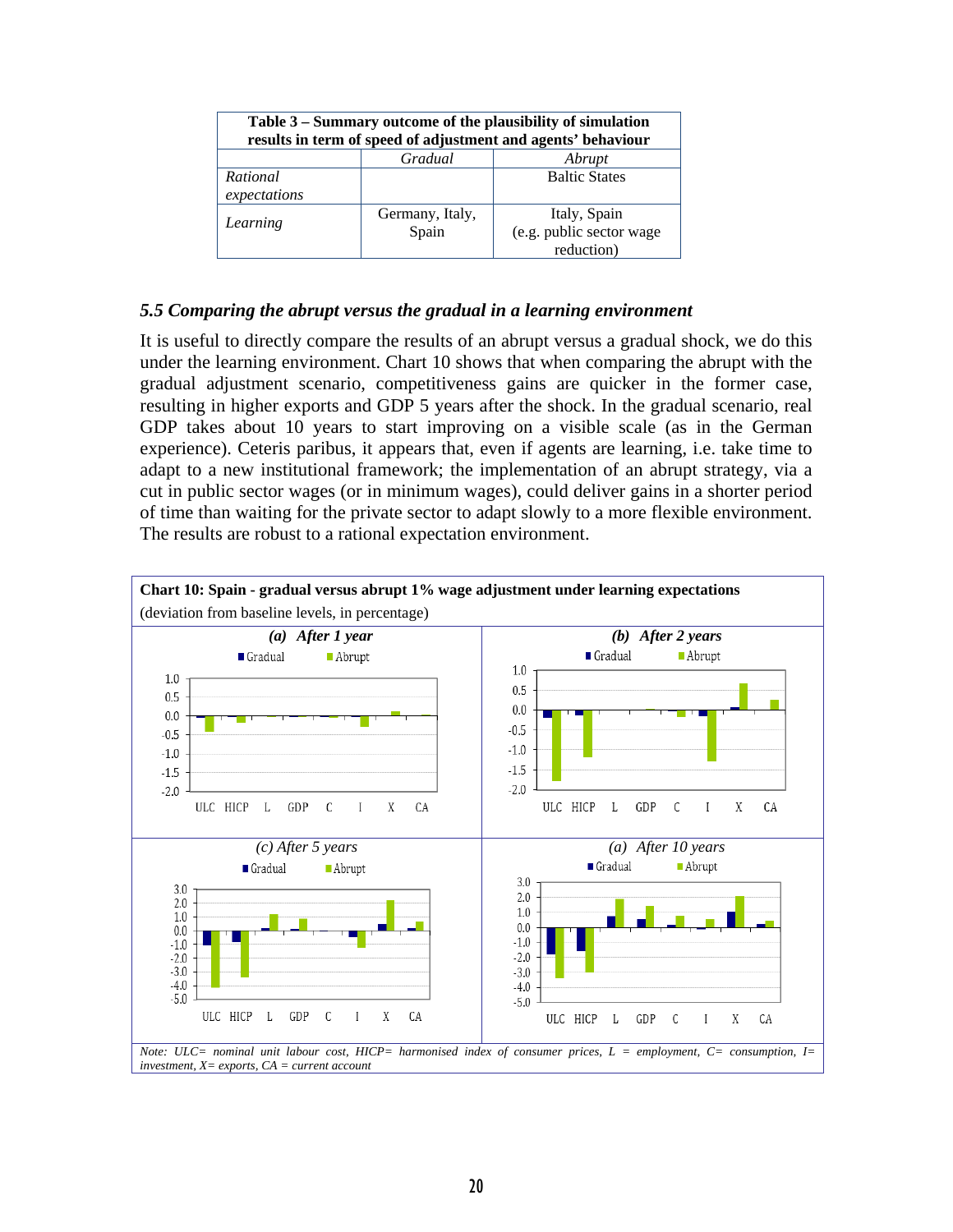## **6. A reduction in price mark-up in Spain and Italy**

The objective of achieving a competitiveness adjustment does not need to occur necessarily by shocking wages but it could also be the result of a reduction in price markups, which afterwards trigger a reduction in labour costs. Indeed, Felipe and Kumar (2011) conjecture that loss of competitiveness in some Euro area countries is not just a question of nominal wages increasing faster than labour productivity but also that nominal profit rates decreased at a slower pace than capital productivity. Therefore, looking at both wage and price mark-up reduction appears justified by both analytical and policy considerations.

A price mark-up scenario is now considered, which entails a lowering of the output price set by firms and thereby reducing profits of the firm. Such a scenario could be triggered by introducing higher competition in the economy via structural reforms which would lead to a reduction of the less competitive firms' mark-ups over costs. In the NMCM framework, the mark-up shock is introduced by shocking the term  $\mu_{pt}$  in the price equation (see equation (4) above).

The design of the scenario is such that output prices are on average lower by 1% over a 10–year period, i.e. the size of the shock is the same as the one introduced for the wage mark-up when the adjustment is taking place in a gradual way. $4$ 

| Table 4: Comparing a price mark-up shock in Spain and Italy under learning<br>expectations (1% price mark-up reduction over 10 years) |                      |             | (% deviations from baseline levels) |                         |           |                 |
|---------------------------------------------------------------------------------------------------------------------------------------|----------------------|-------------|-------------------------------------|-------------------------|-----------|-----------------|
|                                                                                                                                       |                      | <b>HICP</b> |                                     | $\overline{\text{ULC}}$ |           | Export deflator |
| Price Mark-up                                                                                                                         | <b>ES</b>            | <b>IT</b>   | <b>FS</b>                           | <b>IT</b>               | <b>FS</b> | <b>IT</b>       |
| 1 year after the shock                                                                                                                | 0.0                  | 0.0         | 0.0                                 | 0.0                     | 0.0       | 0.0             |
| 2 years after the shock                                                                                                               | $-0.2$               | $-0.1$      | $-0.2$                              | $-0.1$                  | $-0.1$    | 0.0             |
| 5 years after the shock                                                                                                               | $-1.1$               | $-0.4$      | $-1.3$                              | $-0.5$                  | $-0.7$    | $-0.2$          |
| 10 years after the shock                                                                                                              | $-1.8$               | $-0.9$      | $-2.0$                              | $-1.1$                  | $-1.1$    | $-0.7$          |
|                                                                                                                                       |                      | Consumption |                                     | Investment              | Real GDP  |                 |
| Price Mark-up                                                                                                                         | <b>ES</b>            | <b>IT</b>   | <b>FS</b>                           | IТ                      | ES        | IT              |
| 1 year after the shock                                                                                                                | 0.0                  | 0.0         | $-0.1$                              | $-0.3$                  | 0.0       | 0.0             |
| 2 years after the shock                                                                                                               | 0.0                  | 0.0         | $-0.3$                              | $-0.3$                  | 0.0       | 0.0             |
| 5 years after the shock                                                                                                               | $-0.1$               | 0.0         | $-0.7$                              | $-0.3$                  | 0.2       | 0.1             |
| 10 years after the shock                                                                                                              | 0.2                  | 0.0         | 0.0                                 | $-0.2$                  | 0.7       | 0.3             |
|                                                                                                                                       |                      |             |                                     |                         |           |                 |
|                                                                                                                                       | <b>Trade Balance</b> |             | <b>Exports</b>                      |                         |           | Employment      |
| Price Mark-up                                                                                                                         | <b>ES</b>            | <b>IT</b>   | ES                                  | <b>IT</b>               | <b>ES</b> | <b>IT</b>       |
| 1 year after the shock                                                                                                                | 0.1                  | 0.0         | 0.0                                 | 0.0                     | 0.0       | 0.0             |
| 2 years after the shock                                                                                                               | 0.2                  | 0.1         | 0.1                                 | 0.0                     | 0.0       | 0.0             |
| 5 years after the shock                                                                                                               | 0.9                  | 0.4         | 0.7                                 | 0.2                     | 0.3       | 0.1             |
| 10 years after the shock                                                                                                              | 1.2                  | 0.8         | 1.2                                 | 0.6                     | 0.9       | 0.4             |

<span id="page-22-0"></span><sup>&</sup>lt;sup>4</sup> The gradual versus abrupt comparison is not shown as it delivers the same results as in case of a wage mark-up shock.

 $\overline{a}$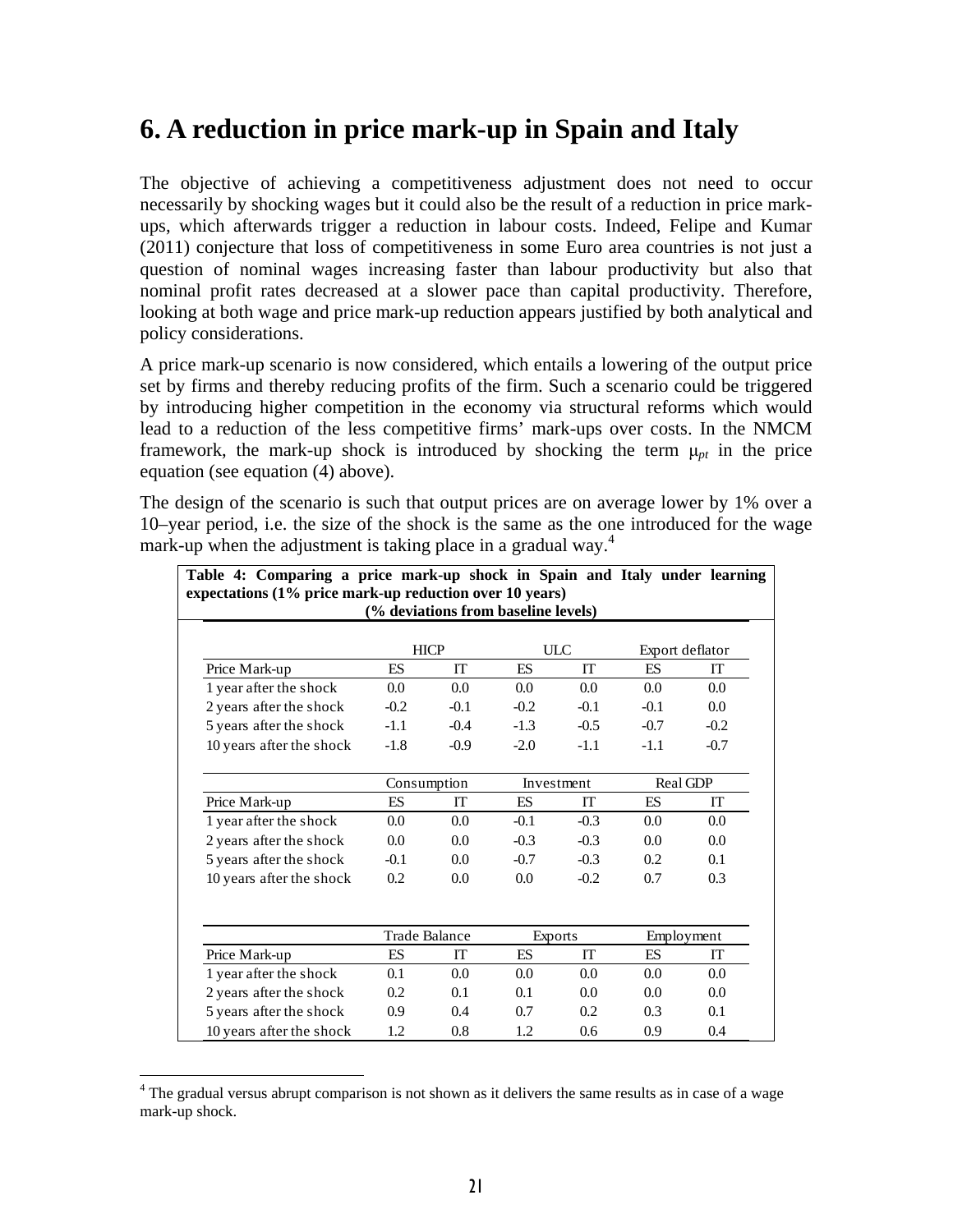Table 4 shows that a reduction in the price mark-up triggers with some lags a downward adjustment of wages and eventually resembles very much the wage mark-up scenario and entails qualitatively similar results across Spain and Italy. In particular, in the short-term (first two years after the shock) the impact of the price mark-up shock does not lead to sizeable competitiveness gains. In the long term (10 years after the adjustment) HICP inflation falls cumulatively between 1% and 2%; real GDP increases between 0.3% and 0.7% and employment between 0.4% and 0.9%. One can notice that compared with the adjustment via nominal wage reduction, the increase in GDP and employment is slightly higher in both countries. This is explained by the fact that the transmission channel between the GDP deflator, consumer and export prices is quicker and stronger than the transmission channel from wages to consumer / export prices. In this respect a fast reduction of price mark-ups appears even more desirable than that of wage mark-ups.

### **7. Spillovers to the euro area from a wage and price mark-up reduction in Spain and Italy**

This section considers a scenario where Italy and Spain are adjusting competitiveness simultaneously and studies the potential spillovers to the rest of the euro area. The presence of spillovers depends on a number of factors and in the literature there is a lot of uncertainty associated with their impact. A positive demand boost in Spain and Italy would be expected to increase demand for foreign goods, but it would also lead to increased inflation, triggering a monetary policy reaction and losses in Spanish and Italian competitiveness. As an illustration, we consider the effects of a wage or price mark-up reductions which are the same as performed in the previous sections but done simultaneously for both Spain and Italy.

Charts 11 and 12 show that the induced increase in real exports (due to gain in competitiveness) in Spain and Italy more than compensates for the fall in exports in the rest of the countries, leading to a small increase in real GDP for the euro area as a whole. For the rest of the euro area countries the reduction in GDP with respect to the baseline level is relatively marginal, this is induced by a more unfavorable net trade contribution to GDP. It should be noted that in the NMCM the rest of the euro area is composed by Germany, France and the Netherlands, i.e. countries which have been persistently running current account surpluses (or have not been running deficit). This implies that the competitiveness adjustment in Spain and Italy triggers a rebalancing of relative current account developments, albeit very limited, across euro area countries.

The absence of large spillovers is common to other models (see Gomes et al., 2010) and could be related to the limited cross-country financial linkages in this version of the NMCM.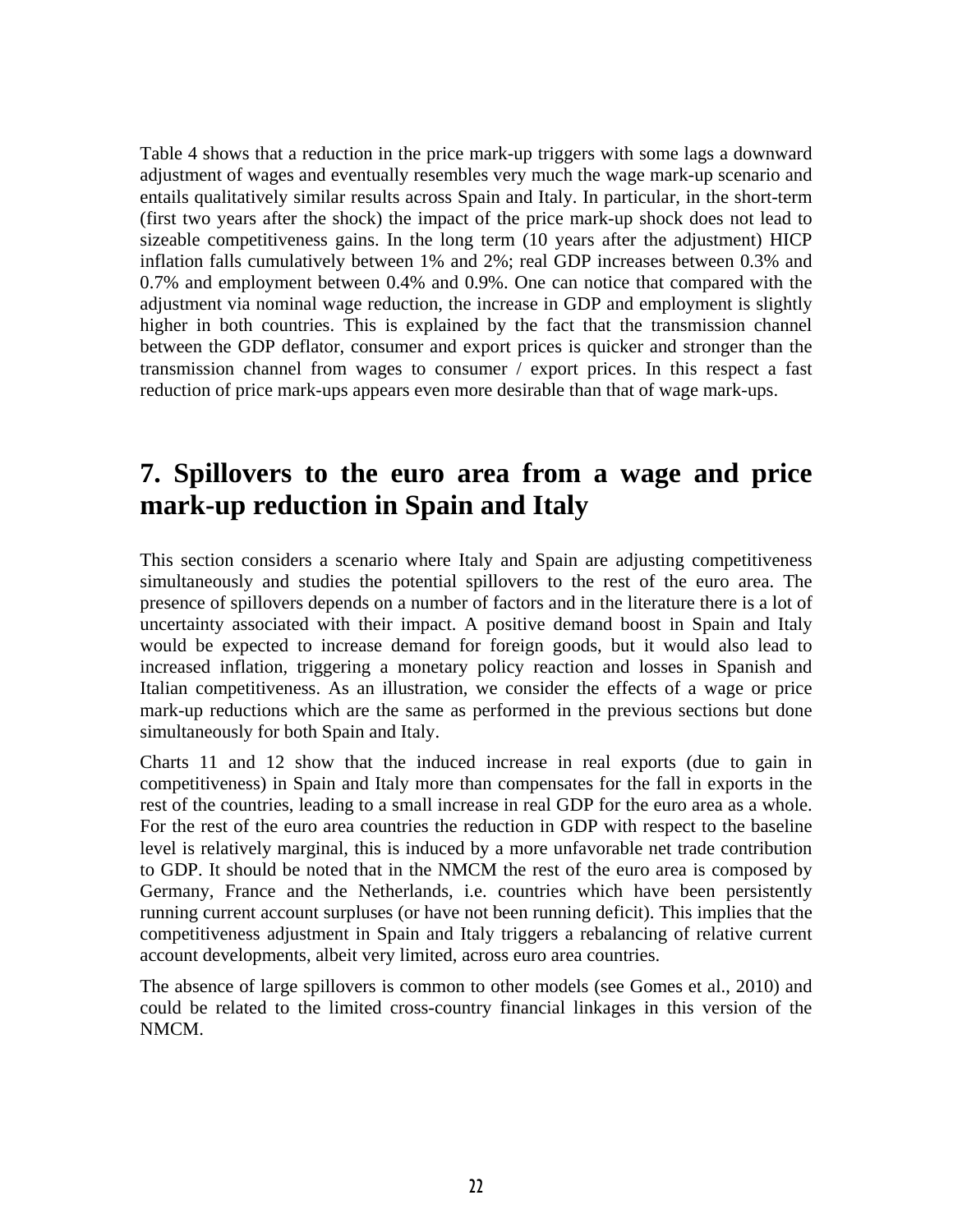

# **Chart 11: Impact of a simultaneous wage mark-up reduction in Italy and Spain on the rest of the euro**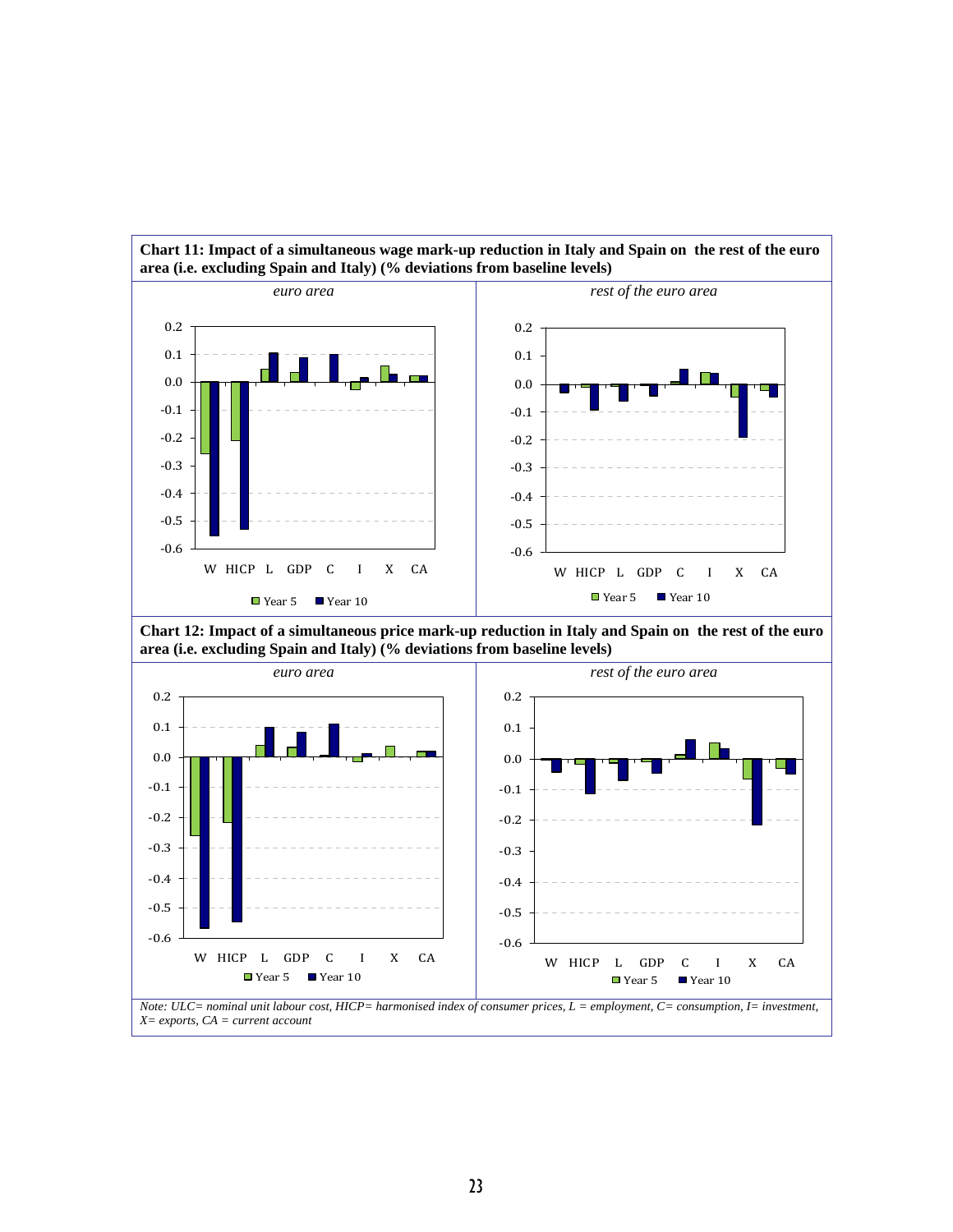## **8. Sources of uncertainty surrounding the results**

The NMCM is estimated to match historical relationships in the data. However, the simulations are sensitive to a number of factors and assumptions, including the speed of adjustment and extent of rigidities.

Since the competitiveness channel is a key channel it is important to acknowledge the large uncertainty in the literature on trade elasticities. The uncertainty tends to depend on the sample and the methodology used to estimate these elasticities. Table 5 presents the NMCM estimates along with some alternative estimates. The table shows that the NMCM elasticities are within the plausible range found in the literature between macro and micro estimates.

Another key factor affecting the results is the extent to which product and labour markets are able to adjust to changes in the economy or if this adjustment is hampered by structural rigidities. The NMCM has been estimated to capture the different degrees of rigidities across the countries, which tend to reflect structural characteristics of each economy (such as wage indexation or collective wage agreements), but there might be very different responses at a sectoral level, reflecting the different productive structure of the countries, for example differences between high-tech and low-tech sectors and their responses would depend on whether the shock is a traded or non-traded productivity shock. Therefore, an analysis at a more disaggregated level could be desirable.

Finally, any macro analysis of unit labour costs should account for possible measurement issues related to aggregation problems as shown in the case of Spain by Rodriguez et al. (2012), stressing the relevance of micro-data (see also Altomonte et al., 2012).

|                                       | <b>NMCM</b><br>(2011) | Imbs & Méjean<br>(2010) constrained<br>estimates |
|---------------------------------------|-----------------------|--------------------------------------------------|
| Germany                               | $-1.1$                | $-1.6$                                           |
| France                                | $-1.0$                | $-1.7$                                           |
| Italy                                 | $-1.2$                | $-1.7$                                           |
| Spain                                 | $-1.3$                | $-1.9$                                           |
| <b>Netherlands</b>                    | $-1.4$                |                                                  |
| Portugal                              |                       | $-2.1$                                           |
| Greece                                |                       | $-2.0$                                           |
|                                       | <b>NAWM</b><br>(2008) | <b>QUEST III</b><br>(2009)                       |
| Euro area - DSGE                      | $-1.0$                | $-1.2$                                           |
| Time variation (Di Mauro et al. 2010) | 2000 to 2007          | prior to 2000                                    |
|                                       | $-0.6$                | $-1.1$                                           |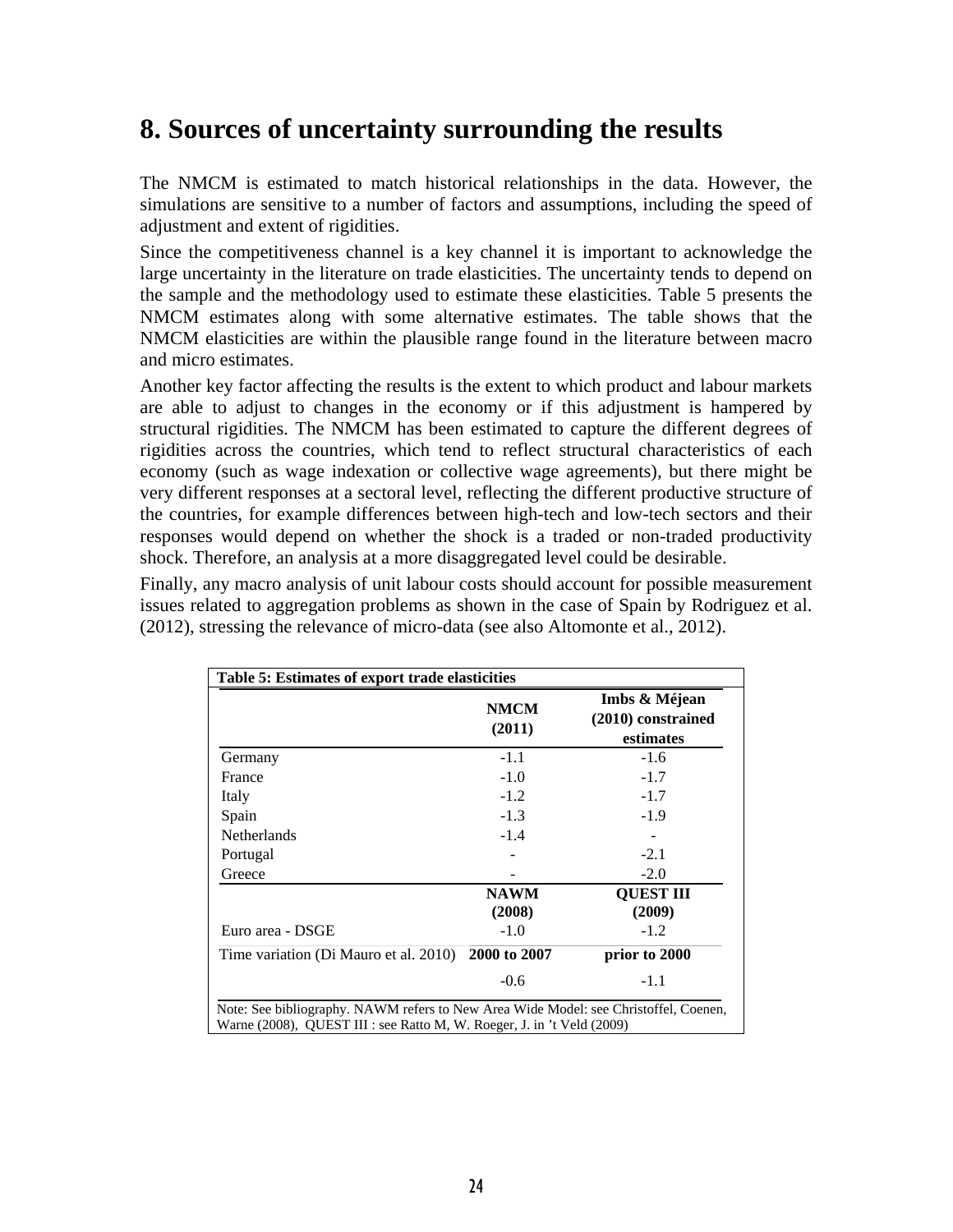## **9. Conclusions**

This paper addresses the issue of competitiveness adjustment in the euro area. It focuses on a narrow definition of competitiveness as measured by relative unit labour costs. A rational expectation and a learning version of the ECB's New Multi-Country Model are used to understand plausible dynamics of competitiveness adjustments in the euro area countries.

In the rational expectation version of the model gains are quicker but more short-lived than in a learning environment. We argue that a rational expectation model appears appropriate to describe the abrupt wage adjustment which took place in the Baltic States. By contrast, a learning model appears better suited to capture the gradual wage adjustment of Germany during the 2000s and the one that started in Spain and Italy between 2008 and 2012. In fact, in view of implementation lags and the need to change institutions, in the latter two countries the adjustment should not be expected to deliver output gains as quick as those observed in the Baltic States.

Within a learning environment, the competitiveness adjustment in Germany is taken as an example of a sustained and gradual adjustment. In Spain and Italy, the same gradual and sustained adjustment brings about delayed gains in exports, employment and GDP, as seen in Germany. These gains are higher in Spain than in Italy mainly because the former country is characterised by higher labour demand elasticity to a change in wages than the second country as well as a higher openness.

While implementation lags following the reforms undertaken in Spain and Italy would limit the speed of adjustment that could be carried out in Spain and Italy, given the inertia in the private sector, even a large cut in public wages would most likely be better captured by a learning environment and not a rational expectation environment as in the Baltics.

Ceteris paribus, when comparing the speed of adjustment in a learning environment, the simulations suggest that an abrupt adjustment of wages brings about quicker benefits than a more gradual adjustment.

The paper shows that a gradual reduction in the price mark-up has the same effect of a gradual reduction of a wage mark-up. Like in the previous case, Spain benefits more than Italy from a downward adjustment of prices in view of the larger openness of the former economy.

Finally the paper shows that spillovers from a mark-up shock are generally very small and the aggregate impact of the competitiveness adjustment is positive in the sense that it triggers a reduction of the competitiveness and current account divergences across euro area countries.

The analysis shown in this paper is subject to a number of caveats, which are mainly related to the fact that the working of the competitiveness channel depends largely on the trade elasticities where there is uncertainty about their magnitudes. However the estimated trade elasticities used in the NMCM are in the middle of from a variety of estimates from the literature.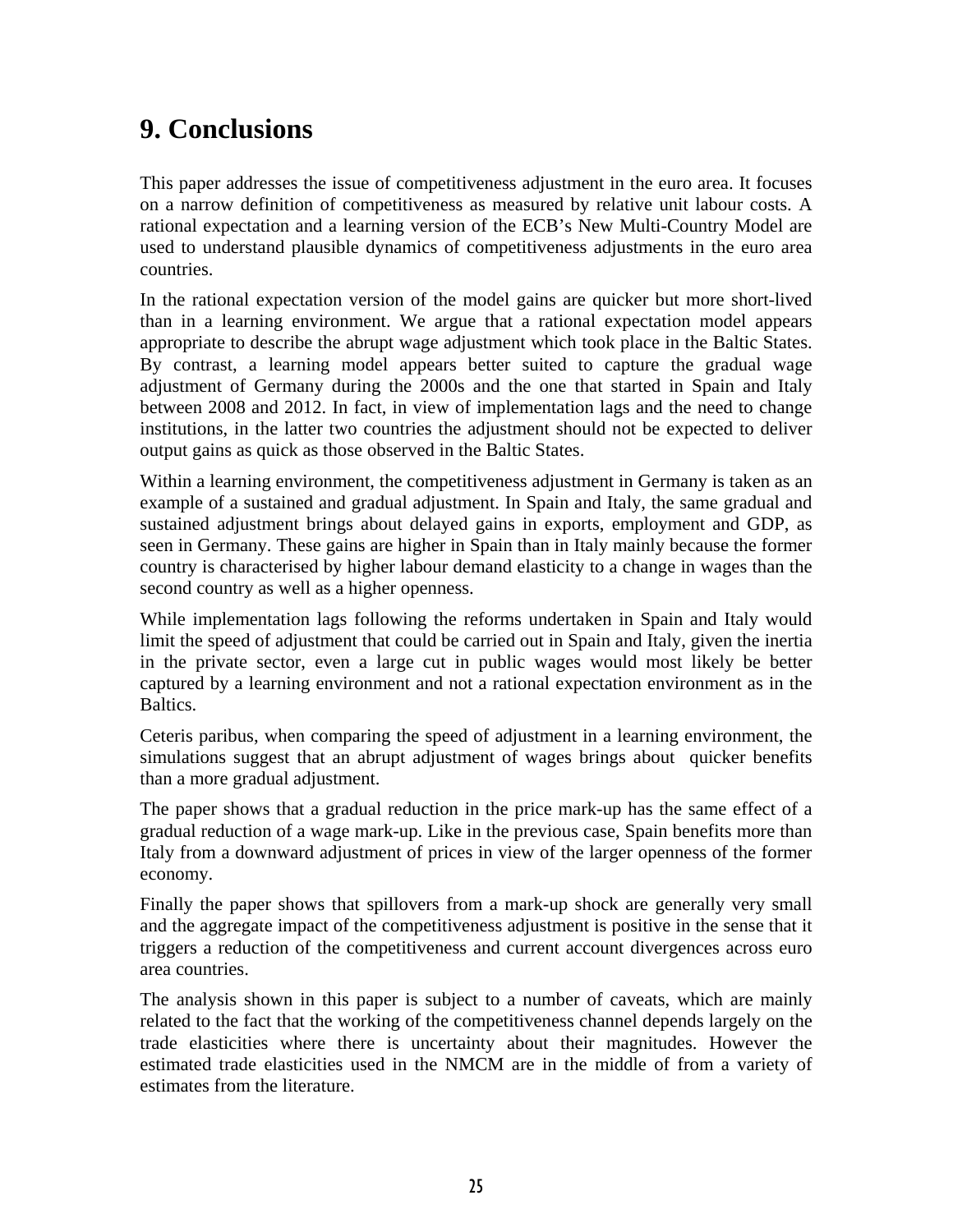The simulation results shown in this paper are qualitatively similar to those conducted with different models, in particular the Euro Area and Global Economy model (see Gomes et al. 2011) which is a multi-country DSGE with rational expectations, and which delivers stronger and more immediate gains following a wage mark-up shock compared to the NMCM rational expectations version (see Dieppe et al (2012) for a comparison of a temporary wage mark-up shock between EAGLE and the NMCM). In this respect, the simulations carried out with the NMCM learning version complement those of the other models and can be considered to be able to add more realism to the expected impact of structural reforms.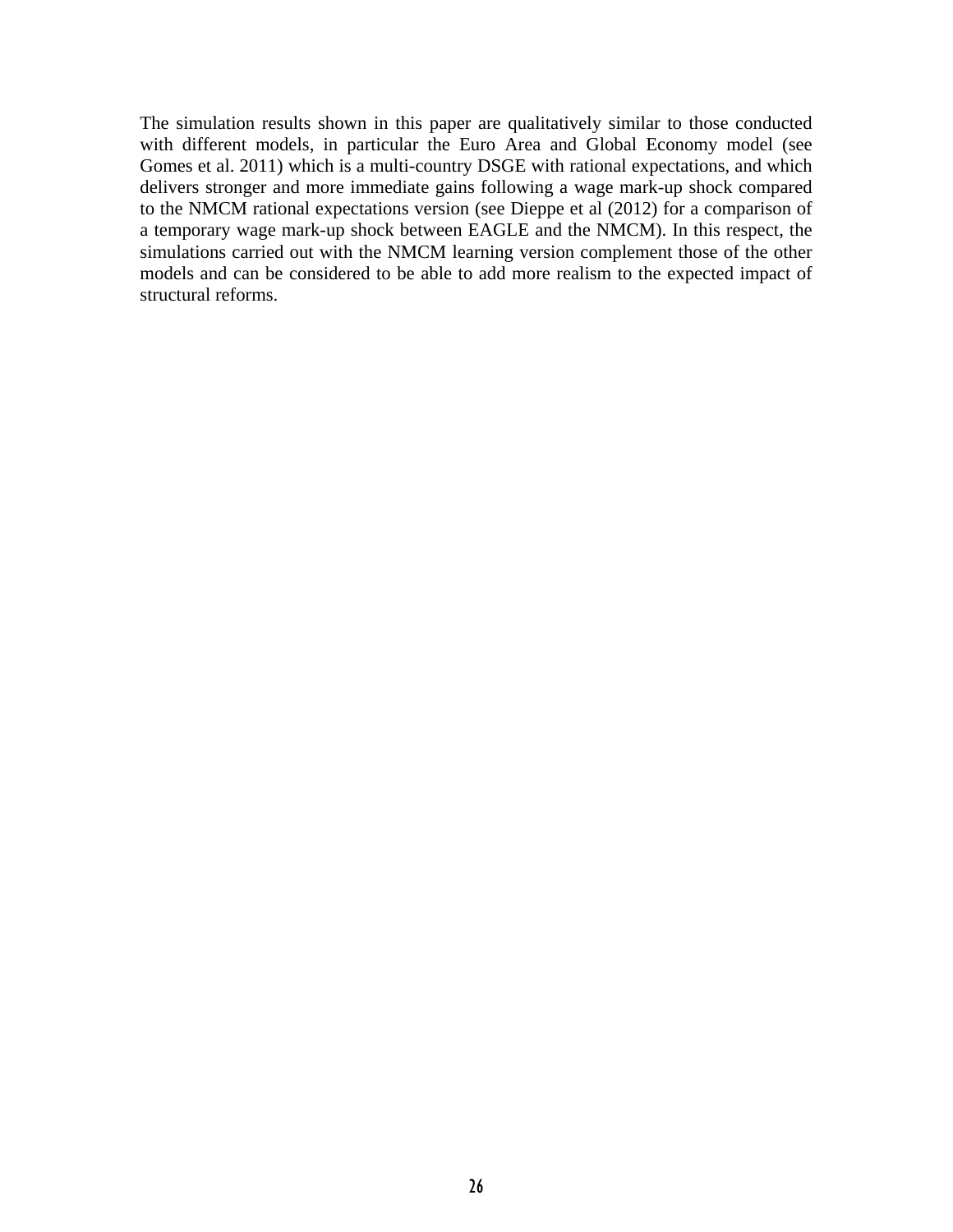### **References**

- Altissimo, F., M. Ehrmann, and F. Smets, (2006), *Inflation persistence and price-setting behaviour in the euro area, a summary of the IPN evidence*. Occasional Paper Series 46, European Central Bank.
- Altomonte C., F. di Mauro and C. Osbat (2012) "*Going beyond labour costs: How and why "structural" and micro-based factors can help explaining export performance*? CompNet policy brief no.1, (June).
- Álvarez, L. J., E. Dhyne, M. Hoeberichts, C. Kwapil, H. Le Bihan, P. Lünnemann, F. Martins, R. Sabbatini, H. Stahl, P. Vermeulen, and Jouko Vilmunen, (2006), *Sticky Prices in the Euro Area: A Summary of New Micro-Evidence*, Journal of the European Economic Association, vol. 4(2- 3), pages 575-584, 04-05.
- Barnes, S. R. Bouis, P. Briard, S. Dougherty, M. Eris (2011), *The GDP Impact of Reform: A Simple Simulation Framework*, OECD Working Papers, No. 834.
- Blanchard O., F. Giavazzi, (2003), *Macroeconomic effect of regulation and deregulation in goods and labour markets*, Quarterly Journal of Economics, Vol. 118(3) pages 879-907.
- Blanchard O. (2007a), *Current account deficits in rich countries*, NBER working paper no. 12925
- Blanchard O. (2007b), *Adjustment within the euro. The difficult case of Portugal*, PEJ vol 6, pages 1-21.
- Buti M., A. Sapir (1998), eds., *Economic policy in EMU: A Study by the European Commission Services*, Oxford: Clarendon Press.
- Christoffel K., G. Coenen, A. Warne (2008), *The New Area-Wide Model of the euro area: a micro-founded open-economy model for forecasting and policy analysis*, ECB Working paper No. 944.
- Christopoulou, R., P. Vermeulen (2008), *Mark-ups in the euro area and the US over the period 1981-2004. A comparison of 50 sectors*, ECB working paper no. 856.
- Decressin J., A. Fatas (1995), *Regional labour market dynamics in Europe*, European Economic Review, no. 198, January.
- di Mauro F., K. Forster, A. Lima, (2010), "*The global downturn and its impact on euro area exports and competitiveness*", ECB Occasional Paper No. 119.
- Dieppe A., V. Ajevskis, Z. Bragoudakis, M. Brzoza-Brzezina, J-C. Bricongne, S. Dees, G. Gaulier, S. Gomes, P. Jacquinot, A. Jochem, T. Karlsson, J. Krekó, B. Micallef, C. Osbat, S. Özyurt, N. Papadopoulou, M. Pisani, D. Sideris, P. Tello, I. Vetlov, M. Vyskrabka, (2012), *Competitiveness and External Imbalances within the Euro Area*, ECB Occasional Paper No. 139.
- Dieppe, A., A. González Pandiella, A. Willman, (2012). *The ECB's New Multi-Country Model for the euro area: NMCM - simulated with rational expectations*, Economic Modelling Volume 29, Issue 6, Pages 2597–2614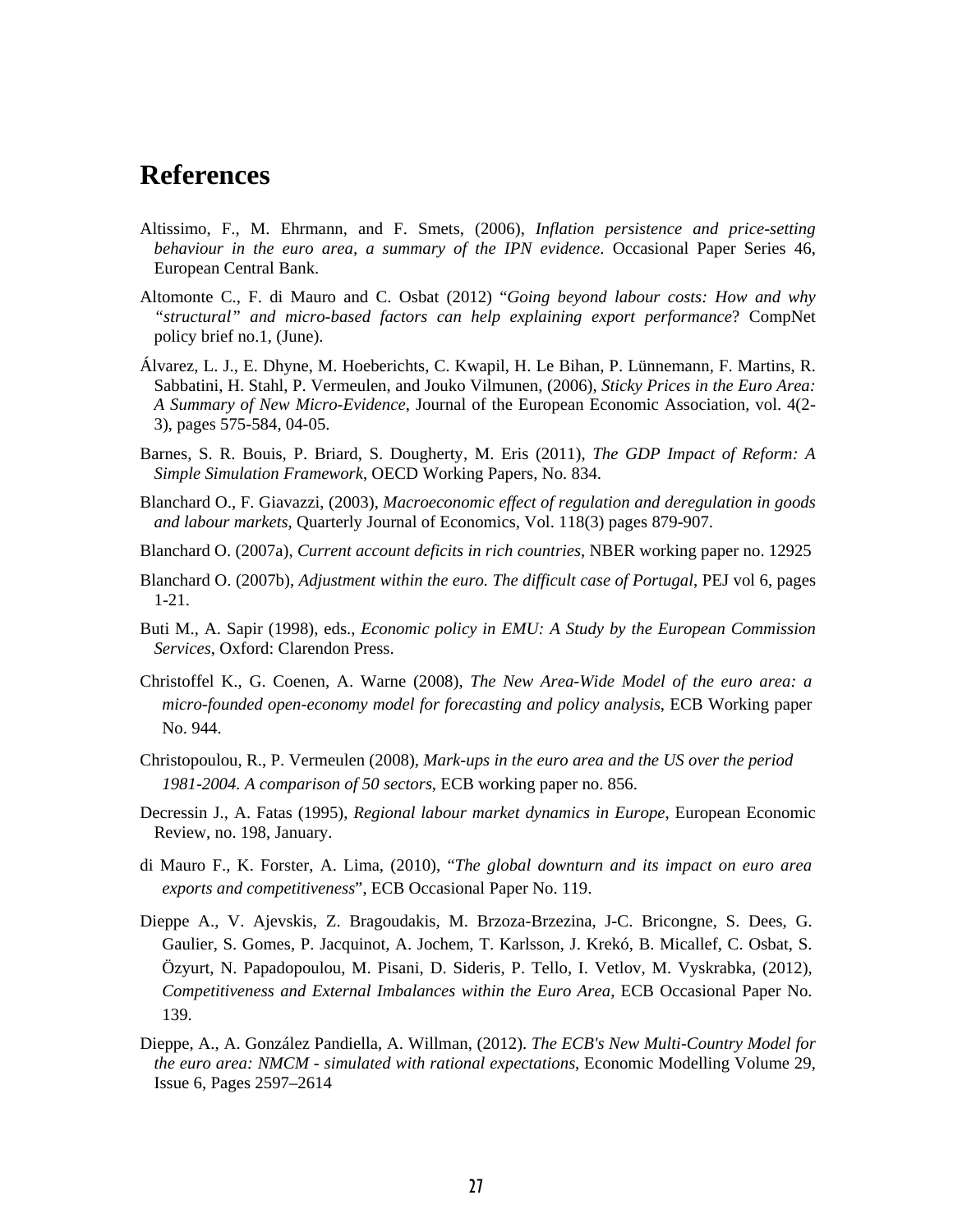- Dieppe A., A. González Pandiella, S. Hall A. Willman, (2011), *The ECB's New Multi-Country Model for the euro area: NMCM - with boundedly rational learning expectations*, ECB Working paper no. 1315
- Eichenbaum, M., Nir Jaimovich and S. Rebelo (2008), *Reference Prices and Nominal Rigidities*,.NBER Working Papers 13829, National Bureau of Economic Research, Inc.
- Eichengreen (1993), *Labour markets and European monetary unification,* in P. Masson and M. Taylor eds., Policy issues in the operation of currency unions, Cambridge, Cambridge University Press.
- Estrada A., J.F. Jimeno, J.L. Malo de Molina (2009), *The Spanish economy in EMU: the first 10 years*, Banco de España, Documentos Ocasionales no. 0901.

European Commission (2008), *Emu@10 - Successes and challenges after ten years of Economic and Monetary Union*, European Economy 2/2008

 (2009), *Focus: Competitiveness developments within the euro area*, Quarterly Report on the Euro Area – Vol. 8, no.1, pages 20-51.

(2010), *Surveillance of Intra-Euro-Area Competitiveness and Imbalances*, European Economy no 1.

- Felipe, J. and Kumar, U. (2011), *Unit Labor Costs in the Eurozone: The Competitiveness Debate Again*, Asian Development Bank WP No. 651.
- Frankel J., A. Rose (1997), *Is EMU more justifiable ex post than ex ante*, European Economic Review, vol. 41, no.3-5, pp. 753-760.
- Friedman M. (1953), *The case for flexible exchange rates*, in M. Friedman, Essays in positive economics, Chicago: University of Chicago press, pp. 157-203.
- Gali, J., M. Gertler (1999), *Inflation Dynamics: A Structural Econometric Analysis,* Journal of Monetary Economics, 44, 1999.
- Gomes, S. P. Jacquinot, M. Mohr, M. Pisani (2011), *Structural reforms and macroeconomic performance in the euro area countries: a model-based assessment*, ECB Working Paper no. 1566.
- Gomes, S. P. Jacquinot, M. Pisani, (2010), *The EAGLE. A model for policy analysis of macroeconomic interdependence in the euro area,* ECB working paper no. 1195.
- Imbs, J., I. Méjean (2010), Trade Elasticities: a final report for the *European Commission*, Economic Papers 432, European Economy.
- Jaumotte, F. and P. Sodsriwiboon (2010), *Current Account Imbalances in the Southern EuroArea*, IMF Working Paper 10/139.
- Kenen P. (1969), *The theory of optimal currency area: an eclectic view*, in R. Mundell and AK. Swoboda, eds., Monetary Problems of the International Economy, Chicago: University of Chicago press, pp. 41-60
- McAdam P., A. William (2010), *State-Dependency and Firm-Level Optimization: A contribution to Calvo Price Staggering*, Manchester School, 78, 556-581.
- McKinnon R. I. (1963), *Optimum currency areas*, American Economic Review, vol. 53, no. 4, pp. 717-725.